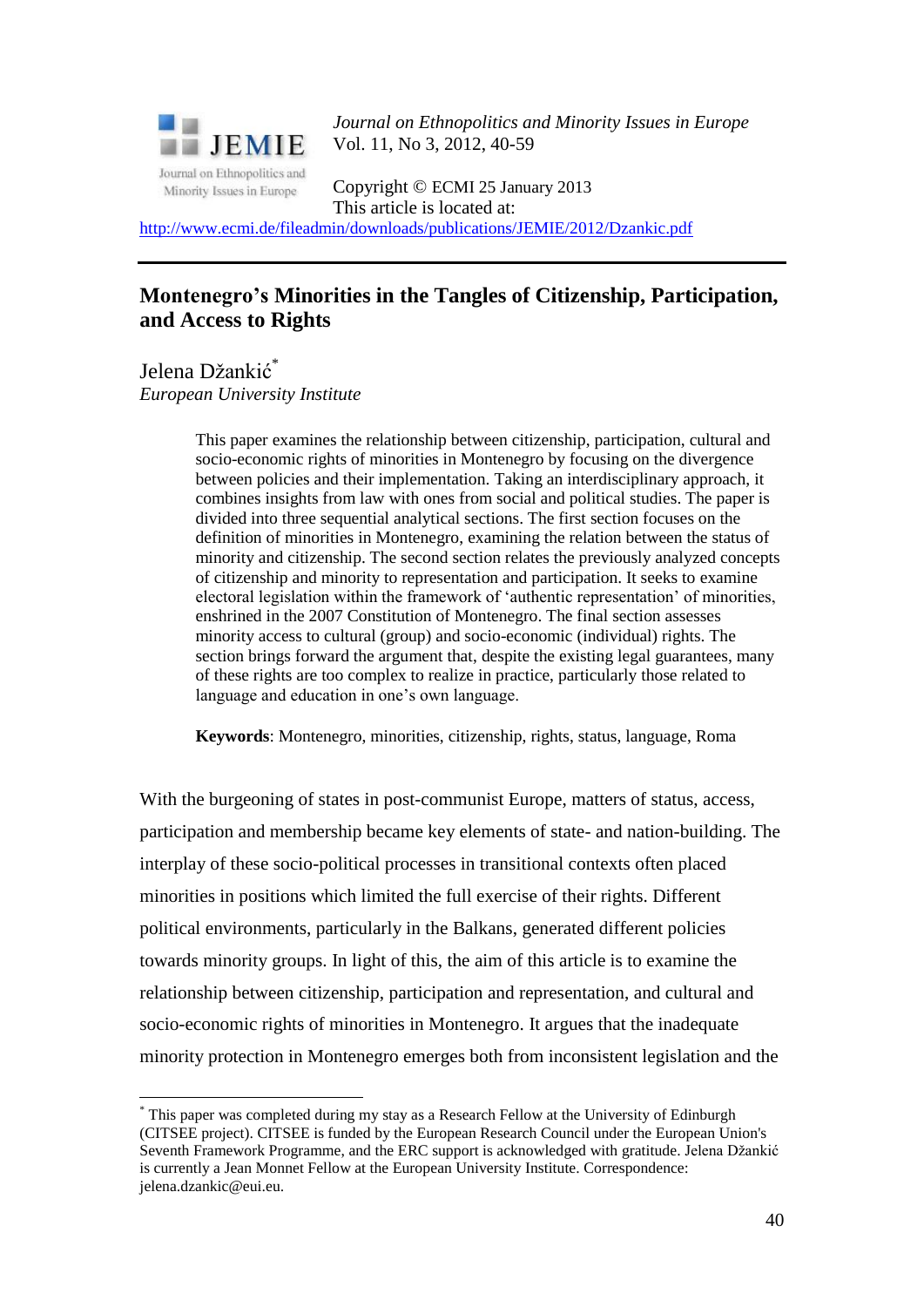socio-political context in the country which represents an obstacle to the implementation of minority rights guarantees.

The appeal to minorities was crucial in the quest for Montenegrin independence, and has induced the 'instrumentalisation of minorities' by the proindependence camp (Bieber, 2003). The minority-oriented platform, which the camp led by the Democratic Party of Socialists (Demokratska Partija Socijalista, DPS) adopted after the party split in 1997, was intended to attract minority votes. This platform of the pro-independence camp served as the setting stone in establishing the constitutional and legal frameworks for minority protection in Montenegro after the country became independent in 2006. However, minority rights are still a contested issue in Montenegro due to a number of inconsistent and conflicting legal provisions and the uneven implementation of laws.

The issues of status and definition of minorities have undergone three stages in Montenegro. After the disintegration of the Socialist Federal Republic of Yugoslavia (SFRY), Montenegro became part of the Federal Republic of Yugoslavia (FRY, composed of Serbia and Montenegro). From the adoption of the 1992 Constitution until September 1997, the designation used for minorities in Montenegro was 'national and ethnic minorities' (*nacionalne i etničke manjine*). The second stage in Montenegro's definition of minorities lasted from September 1997, when the Montenegrin parliamentary parties ratified a document on the position of minorities<sup>1</sup>, until the adoption of the Law on Minority Rights and Freedoms (*Zakon o manjinskim pravima i slobodama*) in May 2006. The 1997 Agreement on the Minimum Principles for the Establishment of a Democratic Infrastructure in Montenegro (*Sporazum o minimumu principa za razvoj demokratske infrastrukture u Crnoj Gori*) referred to autochthonous minorities as 'minority peoples' (*manjinski narodi*), a term that encompassed Albanians, Bosniaks, Croats and Muslims.<sup>2</sup> Changes in minority legislation were caused by the 1997 split of the ruling DPS, which subsequently prompted the political polarization of Montenegrin politics into pro-Milošević and anti-Milošević camps, or, after 2000, into pro-independence and pro-union blocs (Morrison, 2009; Bieber, 2002; Bieber, 2003; Šístek and Dimitrovová, 2003). The third stage in framing minority definition and status was initiated shortly before the 2006 referendum on independence, as a consequence of efforts by the ruling coalition to attract minority votes. 3 The term 'minority' (*manjina*) used in the 2006 Law on Minority Rights and Freedoms includes 'autochthonous, numerically inferior minority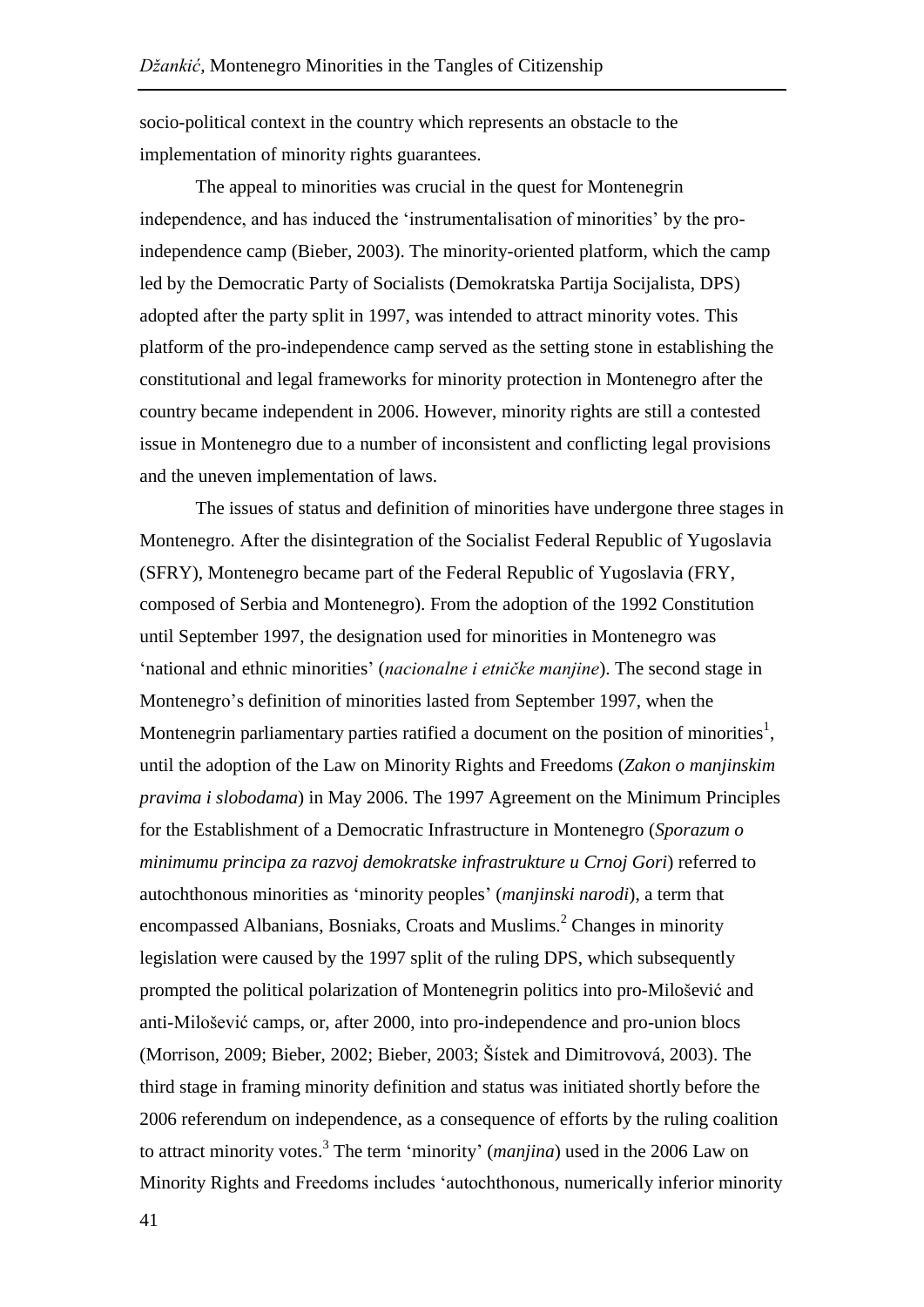groups, national minorities, ethnic minorities and their representatives' (Article 1). The novelty is that 'minority' (*manjina*) no longer includes only the non-Christian Orthodox population or autochthonous minorities, but also Serbs, Roma, and other people not covered by earlier definitions of 'minority'.<sup>4</sup>

In order to analyse minority rights in Montenegro, this paper combines insights from law with ones from social and political research. It is divided into three sections, which complement one another. The first section focuses on the definition of minorities in Montenegro, in light of academic debates on the relationship between the status of minority and citizenship. The inextricability of the two concepts in Montenegro generated a situation whereby a significant portion of non-citizens (particularly Roma) were unable to exercise their rights. The second section relates these concepts of citizenship and minority to participation and representation. It seeks to view electoral legislation within the framework of 'authentic representation' of minorities enshrined in the 2007 Constitution of Montenegro. The same section looks at minority groups in the Parliament of Montenegro, in the context of the claim that the distinct representation of minority groups is a reflection of their relative political power at the time of the debate over Montenegrin statehood and nationhood. The final section examines minority access to cultural (group) and socio-economic (individual) rights enshrined in the 2006 Law on Minority Rights and Freedoms. Despite the legal guarantees, many of these rights (e.g. employment, language and education in one's own language) are too complex to realize in practice due to a combination of factors that include not only those aspects of minority rights that are dependent on minorities' political influence, but also the broader socio-economic context.

#### **1. The Inextricability of Citizenship and Minority Status in Montenegro**

There is no universally accepted definition of 'minority' in international law. One of the major points of contestation in this respect has been whether a minority needs to possess citizenship of the state of residence. Capotorti (1991) and Deschênes (1985) maintain that the status of minority is conditional on citizenship, while non-citizens are protected under the general norms of international public law. By contrast, Tomuschat (1983), Nowak (1995) and Eide (1993) claim that the development of the United Nations' instruments for the protection of human rights induced a shift in the concept of minority, and that definition is thus no longer attached to the status of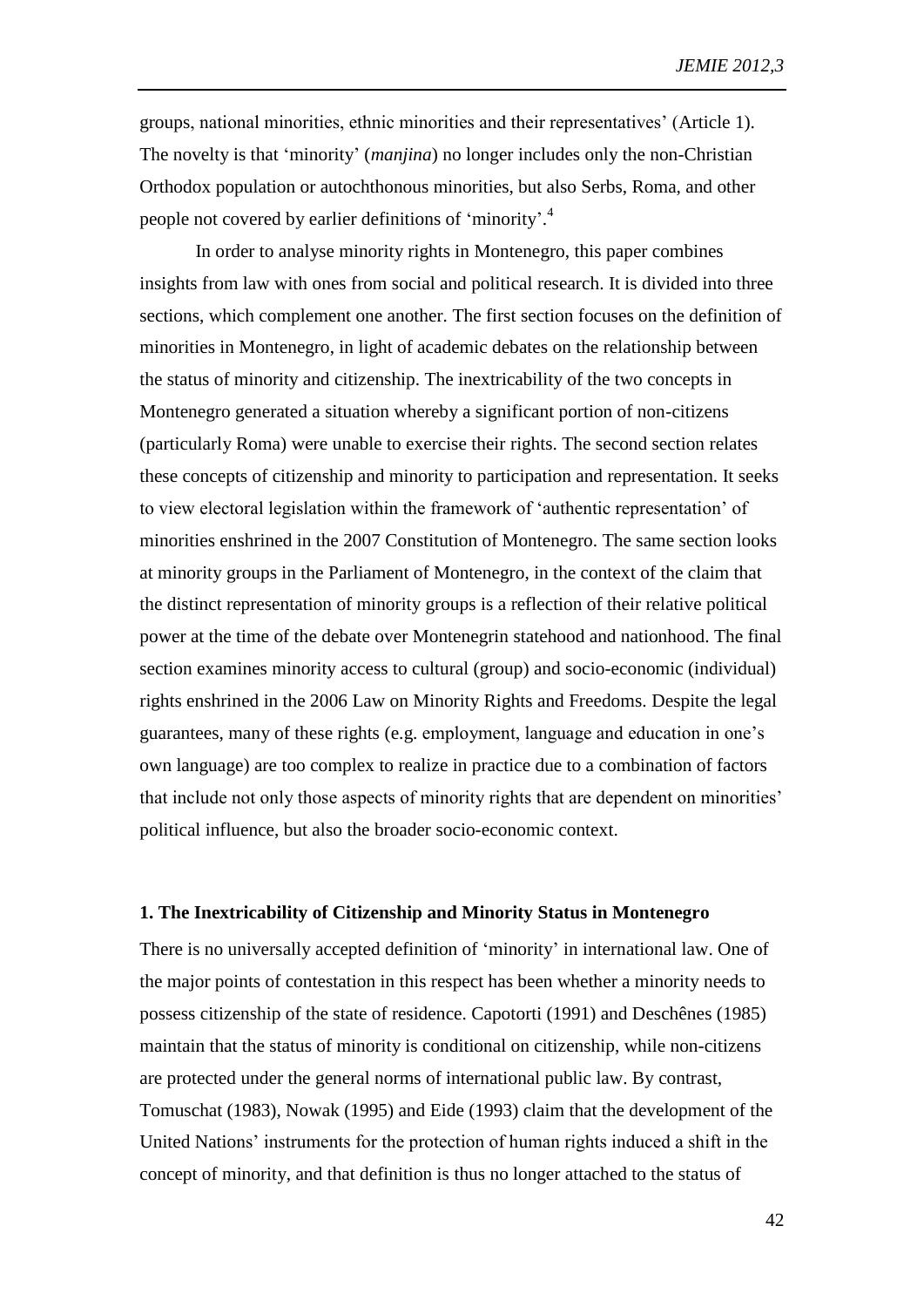citizenship. Rather, minority rights have developed under the framework of Article 27 of the International Covenant on Civil and Political Rights (ICCPR) to include rights of foreigners and non-citizens (Human Rights Committee, 1994).

These conflicting views on the relationship between the status of citizenship and the definition of minorities are also mirrored in Montenegrin law and society, where they create two tensions that serve as an obstacle to some groups' exercise of minority rights. The first is a conflict of norms, which reflects the inconsistency between the definitions of minority and citizenship in the 2006 Law on Minority Rights and Freedoms and in the 2007 Constitution. The second, which originates from the norm conflict, is the inconsistent implementation of the definition of a 'minority', which has had an adverse effect on the Roma population in particular.

### *1.1. Conflict of Norms*

The 2006 Law on Minority Rights and Freedoms establishes a direct link between citizenship and minorities. Pursuant to Article 2 of the Law, a 'minority' is defined as:

A group of citizens of Montenegro, fewer in number than the prevailing population, who have common ethnic, religious, or linguistic characteristics, different from the remaining population, who are historically connected to Montenegro and who are motivated by the desire to preserve national, ethnic, cultural, linguistic and religious identity.

Yet, the inextricability between 'citizenship' and minority status in Montenegro collides with the international association of minority rights with the overall concept of human rights and not the rights of citizens (CoE, 2008: 9).

The situation of Montenegro's minorities has become ever more complex after the 2006 referendum on independence. The 2007 Constitution and the 2008 Citizenship Act changed the definition of 'citizenship'. Namely, when Montenegro was part of different legal and constitutional orders, the term 'citizen' had two different connotations. It denoted both the relationship between individuals and the republic of Montenegro (*državljanin*), and the relationship between Montenegro and the citizen (*državljanin*) of Serbia<sup>5</sup> residing in Montenegro (*građanin*).

The attachment of minority rights to the term '*državljanin'* in the 2006 Law on Minority Rights and Freedoms excluded those citizens who, at the time of independence resided on the territory of Montenegro, but who were not formally in possession of Montenegrin citizenship (*građani*). The Register of Electors contains approximately 25,000 Serbian citizens residing in Montenegro (OSCE, 2008), in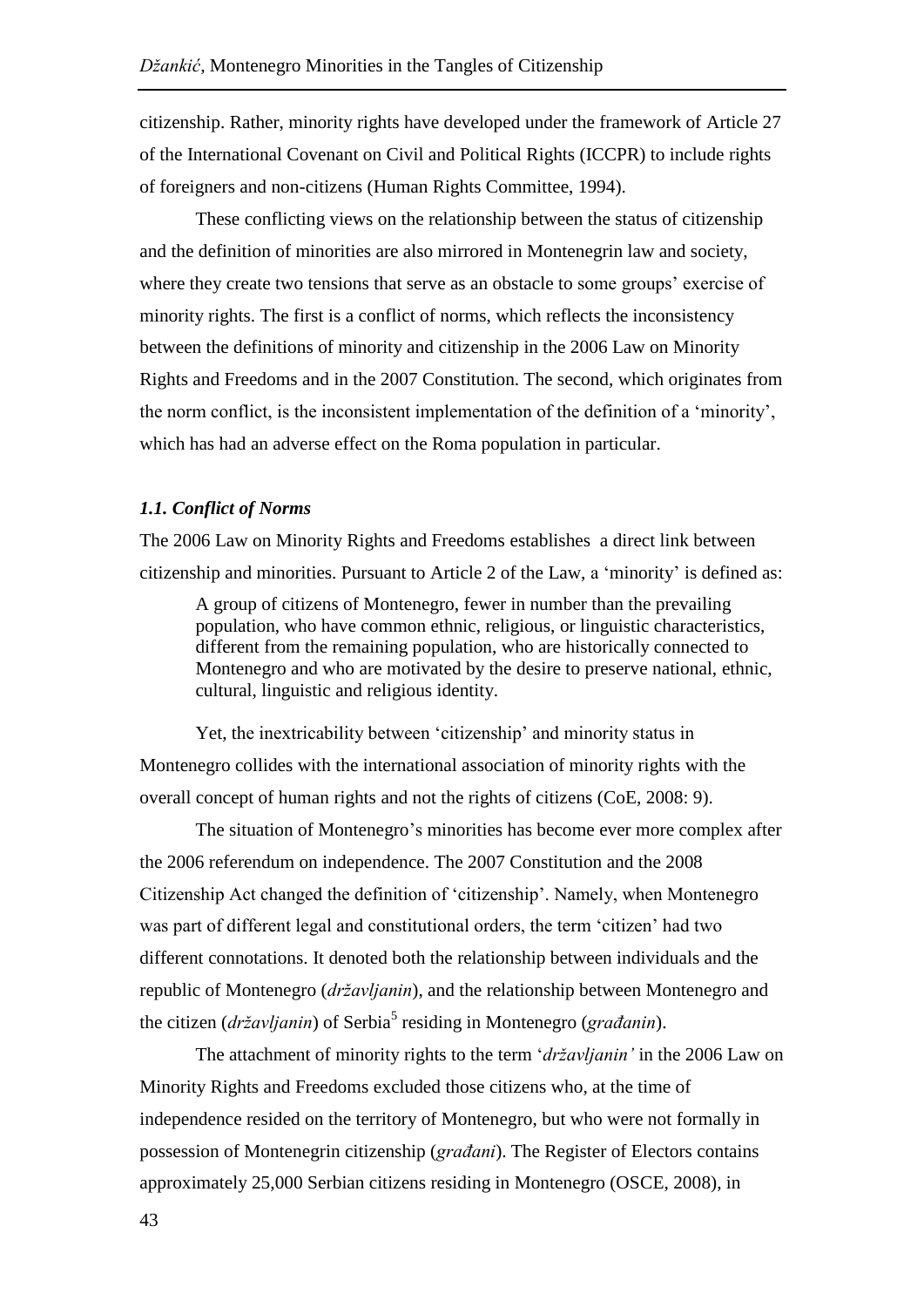addition to another 16,364 of displaced persons and internally displaced persons  $(IDPs)<sup>6</sup>$  who still do not have Montenegrin citizenship (UNHCR, 2011). The issue of citizenship of these groups is related to the voting arithmetic in Montenegro, which the ruling elites seek to preserve by preventing an influx of pro-Serb votes (Džankić, 2010).

In contrast to the 2006 Law on Minority Rights and Freedoms, the 2007 Constitution of Montenegro makes no explicit link between citizenship (*državljanstvo*) and the status of minority. The Preamble to the Constitution makes reference to 'free and equal citizens (*građani*), representatives of peoples and national minorities living in Montenegro: Montenegrins, Serbs, Bosniaks, Albanians, Muslims, Croats and others'. If the 2007 Constitution is compared to the 2006 Law on Minority Rights and Freedoms, the underlying conclusion is that there has been a departure from the link between the status of citizenship and the guarantees of minority rights. The Constitution stipulates a general prohibition of discrimination, which is not related to the citizenship status (*državljanstvo*). Yet, after the adoption of the Constitution, the Law on Minority Rights and Freedoms was not amended to provide a more comprehensive framework for the protection of minority rights.

#### *1.2. Implementation Issues*

As discussed, the status of minority in Montenegro presupposes citizenship, and thus the exercise of minority rights should be inextricable from citizenship. Yet there is a conflict between this norm and its implementation in the context of defining minorities. The official definition of minority groups is based on the census data, which represent the overall population of Montenegro, including citizens, aliens, noncitizens and stateless people. Hence, defining a group as a minority may include its members who reside in the territory of Montenegro but are not in possession of Montenegrin citizenship. However, if any of the group's members should wish to exercise his or her minority rights, they are required to be citizens of Montenegro. This has resulted in a paradoxical situation for the Roma, Ashkali and Egyptian (RAE) communities, who formed 0.5% of Montenegro's population in the 2003 census (Monstat, 2003).<sup>7</sup> As these census results were used at the time of adoption of the 2007 Constitution, RAE communities were not listed in the preamble but were instead included in the definition of 'others'. By 2011, the RAE population had increased to 1.34%, exceeding the number of Croats in Montenegro by 35% (Monstat,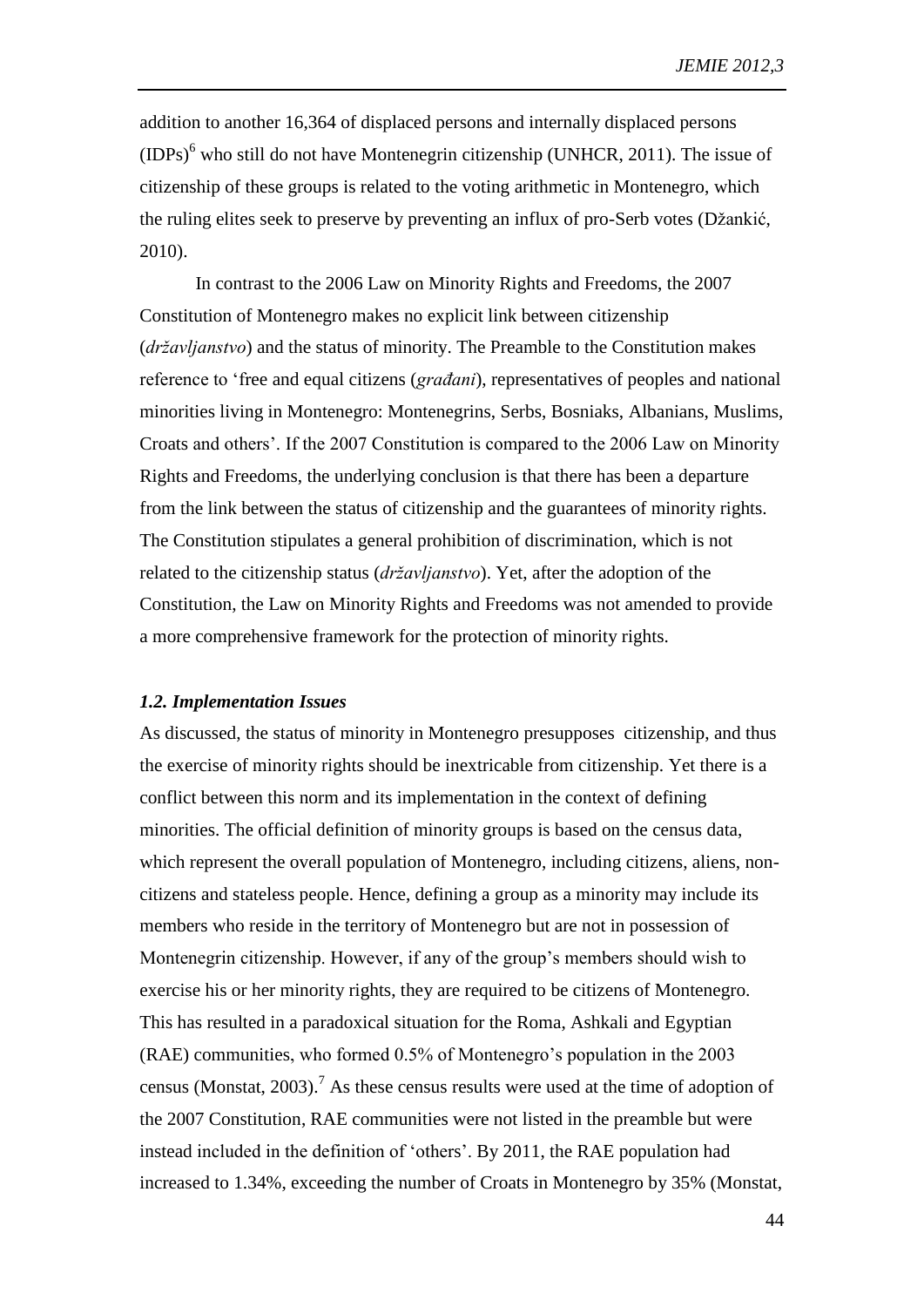2011), who are mentioned in the Montenegrin Constitution. Yet the census does not differentiate between the population possessing and not possessing Montenegrin citizenship, which makes the factual definition of who the minority groups are quite contested.

# **2. The Unwieldy Issues of Participation and Representation of Minorities in Montenegro**

Similar to the definition of minority, participation and representation of minorities have also been marked by tensions between conflicting norms and inconsistent implementation. The point of origin of these tensions has been the political context of Montenegro, marked by the divide over statehood and identity. Consequently, until November 2011 the Constitution of Montenegro was not harmonized with election legislation. The main point of contention was minority representation, which is significant in the context of Montenegro where no ethnic group forms a numerical majority (Monstat, 2011). Although the recent change to the election legislation has brought minority rights closer to their constitutional guarantees, elections that are in line with the new legislation will not take place until late 2012. Until then, the current minority representation dating from the pre-referendum period remains in place, offering insufficient guarantees for minority representation.

## *2.1. Conflict of Norms*

When the 2007 Constitution of Montenegro was adopted, its main goal was to placate the members of different ethnic, national and political groups. As such, it created legal guarantees for the establishment of a multiethnic environment. The Constitution identified 'nationalities' and 'national minorities' in Montenegro as 'Montenegrins, Serbs, Bosniaks, Albanians, Muslims, Croats, and others, loyal to a civic and democratic Montenegro'. Article 79 of the Constitution envisaged the protection of human and minority rights (para. 1), 'authentic representation' of minorities in the Parliament of Montenegro (para. 1, pt. 9) and other institutions of local administration where minorities form a significant portion of the population, and 'proportional representation' in public service and local self-government (para 1, pt. 10).

The latter provision sparked a debate in Montenegro over how to define 'authentic representation', which is different from 'proportional representation'. 'Authentic representation' of minorities is not legally defined as proportional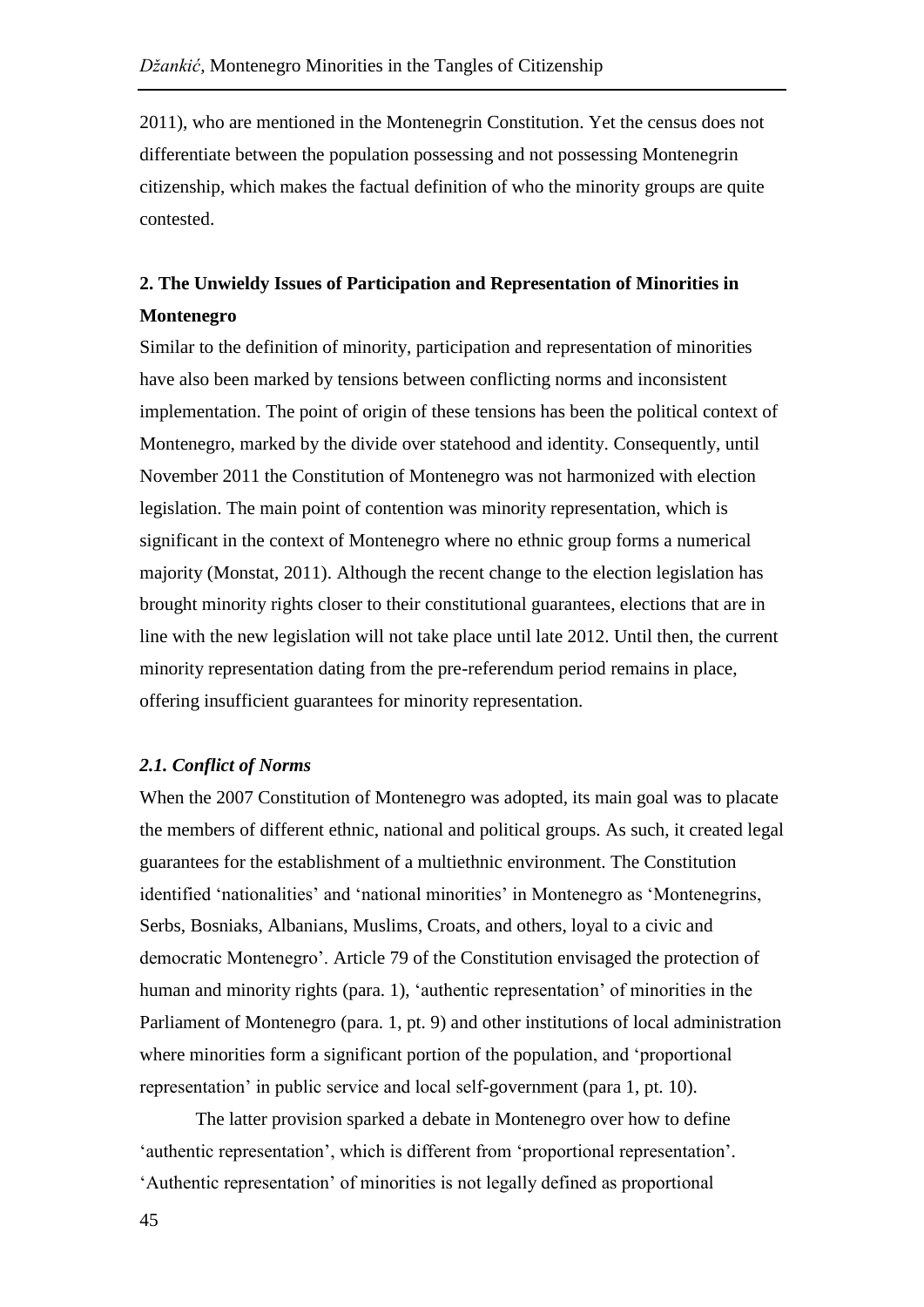representation in the country's parliament. At the time of the adoption of the Constitution, the legislator deliberately refrained from relating this concept to proportional representation because of the respective share of different minorities, particularly Serbs, within the overall population. Hence, the main question that emerged was whether or not 'authentic representation' meant representation by parties representing national identities, or whether it implied that minorities could 'authentically' be represented through non-ethnic parties as well.

Until the recent changes, the election legislation that was in place since 2004 was in conflict with the Constitution in terms of regulating the political representation of different minority groups, as special rights were only in place for representatives of the Albanian minority. As will be discussed further, special representation for the Albanian minority was introduced as a package of political reforms in 1998, which aimed to attract this minority's support to the ruling coalition. Due to the plurality of ethnic groups in Montenegro, of which Albanians are not the largest $<sup>8</sup>$ , these rules were</sup> the subject of political negotiations that were ongoing for over five years after the country became independent.

As a result of the 2011 Amendments and Addenda to the Law on the Election of Representatives and Deputies (*Izmjene i dopune zakona o izboru odbornika i poslanika*), the rules applying to the Albanian community were substituted by equivalent provisions related to 'minority people or minority community' (Articles 36, 43 and 94). As a consequence, representatives of minorities do not need to reach the 3% threshold to enter the Parliament of Montenegro (Article 94). Rather, according to the amended Article 94 of the Election Law, should minority parties not reach the 3% threshold individually, they may opt to join their votes to a collective list that would then ensure up to three mandates, providing that each individual minority party wins 0.7% of votes. Paragraph 2 (pt. 2) of the same article establishes special rules for the Croat minority in Montenegro, which is numerically inferior to other minority communities. Should all election lists of the Croat minority fail to reach 0.7%, the most successful one will be granted one mandate, provided it reaches 0.35% of the vote (Article 94). This provision aims to ensure political representation of the Croat minority.<sup>9</sup>

The package of changes adopted in November 2011 was largely induced by the condition to harmonize election legislation with the Constitution that the European Union (EU) imposed on Montenegro prior to the opening of accession negotiations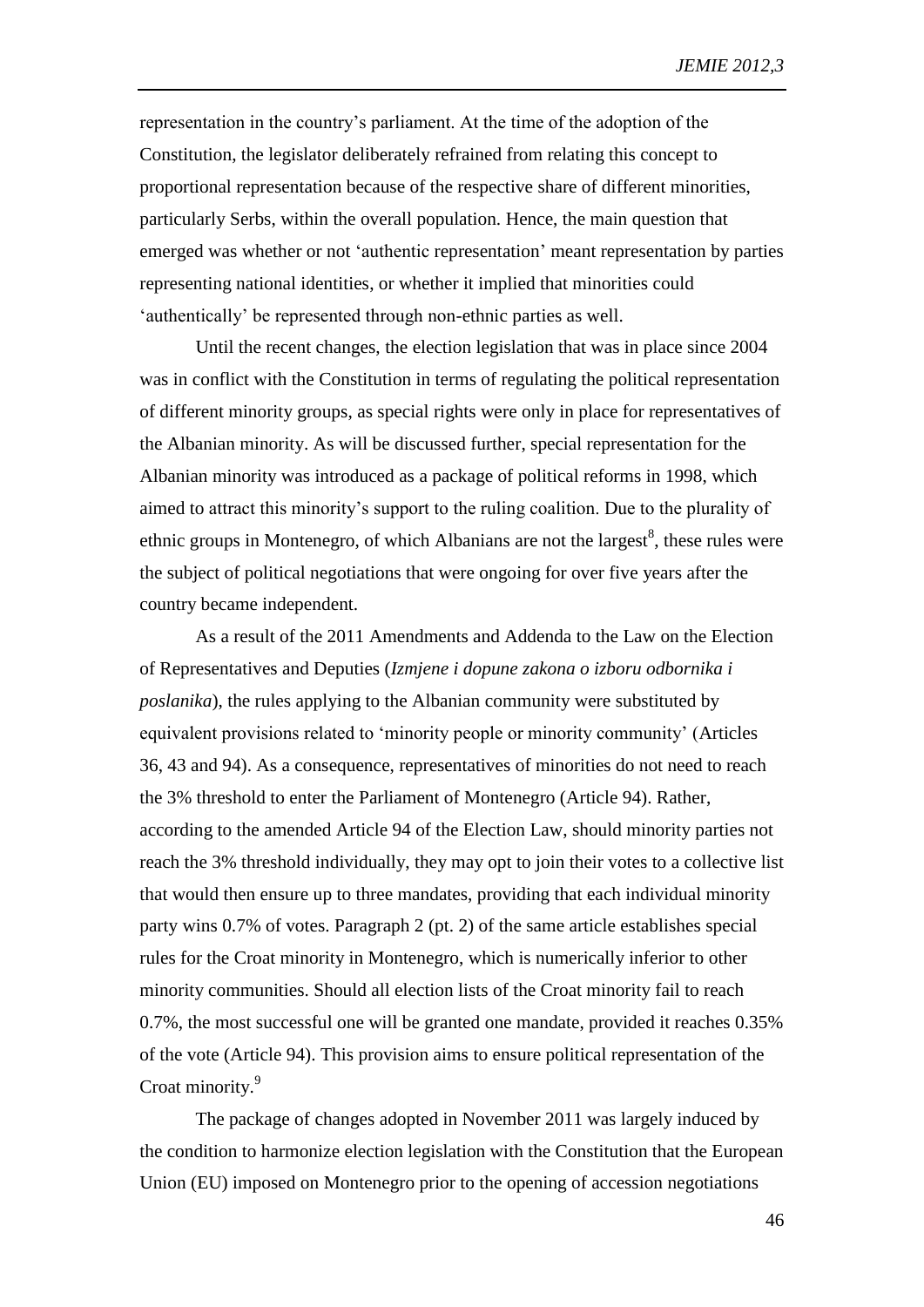(European Commission, 2010). Yet, although some compromise was reached with the adoption of the new Election Code, the issue of 'authentic representation' still lingers.

## *2.2. The Current Minority Representation in Montenegro*

Serbs are the largest minority group in Montenegro, accounting for 28.73% of the state's population (Monstat, 2011). Consequently, political representatives of Serbs in Montenegro maintain that the Serb population should be given the status of a constituent people (YIHR, 2010: 19). Before 2006, this was the political camp that supported preservation of the common state and thus represented people who identified themselves as Serb.<sup>10</sup> Apart from the Socialist People's Party (SNP), it also contained minor parties that placed greater emphasis on the 'Serb' identity of Montenegrins, such as the People's Party (*Narodna Stranka*, NS), Serb People's Party (*Srpska Narodna Stranka*, SNS), Serb Radical Party (*Srpska Radikalna Stranka*,  $SRS$ <sup>11</sup>, who established the Serb List (*Srpska Lista*, SL) coalition after the referendum. After the September 2006 elections, the former unionist camp initially fragmented into two major opposition players of almost equal strength, the SNP and the SL. From 2006, the SNP—the former leader of the unionist camp and previously the main opposition player—revised its political agenda and profiled itself as a civic party. Hence, the SNP is not a representative of the Serb people in Montenegro *stricto sensu.* In 2006, the SNP lost some of its support to the SL, which sought to present itself as the representative of the Serbian people in Montenegro. In the first years of its parliamentary existence, the SL was faced with internal tensions over whether Serbs should be a minority in Montenegro, and thereby entitled to special representation in parliament, or a constituent people, whose rights would be guaranteed through consociation. As a result of these overlapping tensions and the desire of some of the SL leadership to reform the coalition into a more civic political player, a faction detached to form the Serbian People's List (*Srpska Narodna Lista*, SNL). The remnant of the SL transformed into New Serb Democracy *(Nova Srpska Demokratija*, Nova). Nova was supported by 9.3% of the electorate in 2009, compared to 14.68% of support for the SL in 2006. Hence Nova won eight mandates, four down from those previously held by the SL.

Other second major minority groups in Montenegro are Bosniaks and Muslims, which form 8.65% and 3.31% of the population, respectively (Monstat, 2011). In the 1991 census, in which only the ethnic category of Muslim was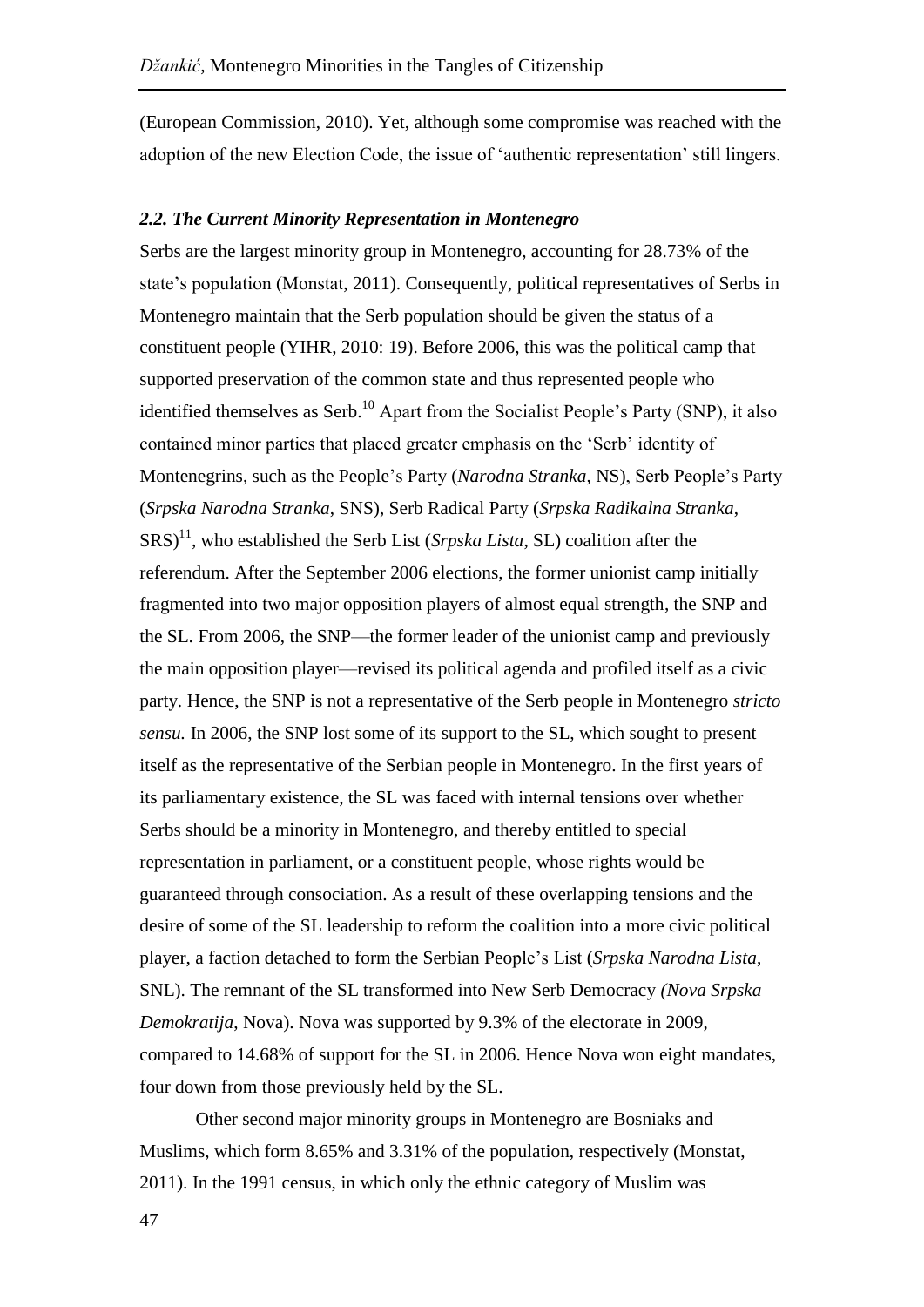available<sup>12</sup>, the share of the community in Montenegro was 14.6%. The census data of 2003 and 2011 indicate that there was a polarization in the corpus of people who defined themselves as Muslims in the early  $1990s$ .<sup>13</sup> The population was divided into Bosniaks (7.8%) and Muslims (4.0%), as a result of the split in this group's intellectual circles over the issues of national identity and cultural heritage (see Dimitrovová, 2001). At the beginning of the 1990s, when the undivided DPS sided with the regime in Belgrade during the war in Bosnia, most of the Bosniaks and Muslims supported their ethnic Party of Democratic Action (*Stranka Demokratske Akcije*, SDA), a sister party of the main Bosniak national party in Bosnia and Herzegovina. A share of Muslim votes was also directed towards, and went to, the pro-independence, anti-war SDP and LSCG. The united DPS was never able to attract minority votes, owing to its involvement in the former Yugoslav conflicts, which in Montenegro included the kidnapping and deportation of 18 Bosniaks/Muslims and one Croat in 1993 (Šístek and Dimitrovová, 2003: 159-170). In fact, when the leaders of SDA were arrested in 1993, SDA's votes scattered to minor International Democratic Union (*Internacionalna Demokratska Unija*, IDU), Bosniak Democratic Alliance (*Bošnjački Demokratski Savez*, BMS) and Party of National Equality (*Stranka Nacionalne Ravnopravnosti*, SNR). In February 2006, these parties merged into the Bosniak Party (*Bošnjačka Stranka*, BS). After the 2006 elections, the BS held two seats (out of three) in coalition with the Liberal Party (Liberalna Partija, LP). In 2009, the BS became a member of the DPS-led coalition and currently holds one seat in parliament. The reason why the ethnic parties of Bosniaks and Muslims do not attract as many votes is that a large number of them vote for the SDP and the DPS, respectively.

The Albanian minority in Montenegro is represented both independently, and through coalitions. Ethnic Albanian parties—Democratic Union of Albanians (Demokratska Unija Albanaca, DUA/*Unioni Demokratik i Shqiptarëve*, UDSH), Democratic Alliance in Montenegro (Demokratski Savez u Crnoj Gori, DSCG/*Lidhja Demokratike në Mal të Zi*, LDMZ) and the new Albanian Alternative (Albanska Alternativa, AA/*Alternativa Shqiptare*)—all hold one seat each. The Albanians in Montenegro are mostly situated in areas bordering either Albania or Kosovo (Monstat, 2011). At the time of the Yugoslav break-up, there was only one Albanian party in Montenegro: the Democratic Alliance in Montenegro (DSCG/LDMZ), founded in September 1990 in order to 'protect the interests of ethnic Albanians at a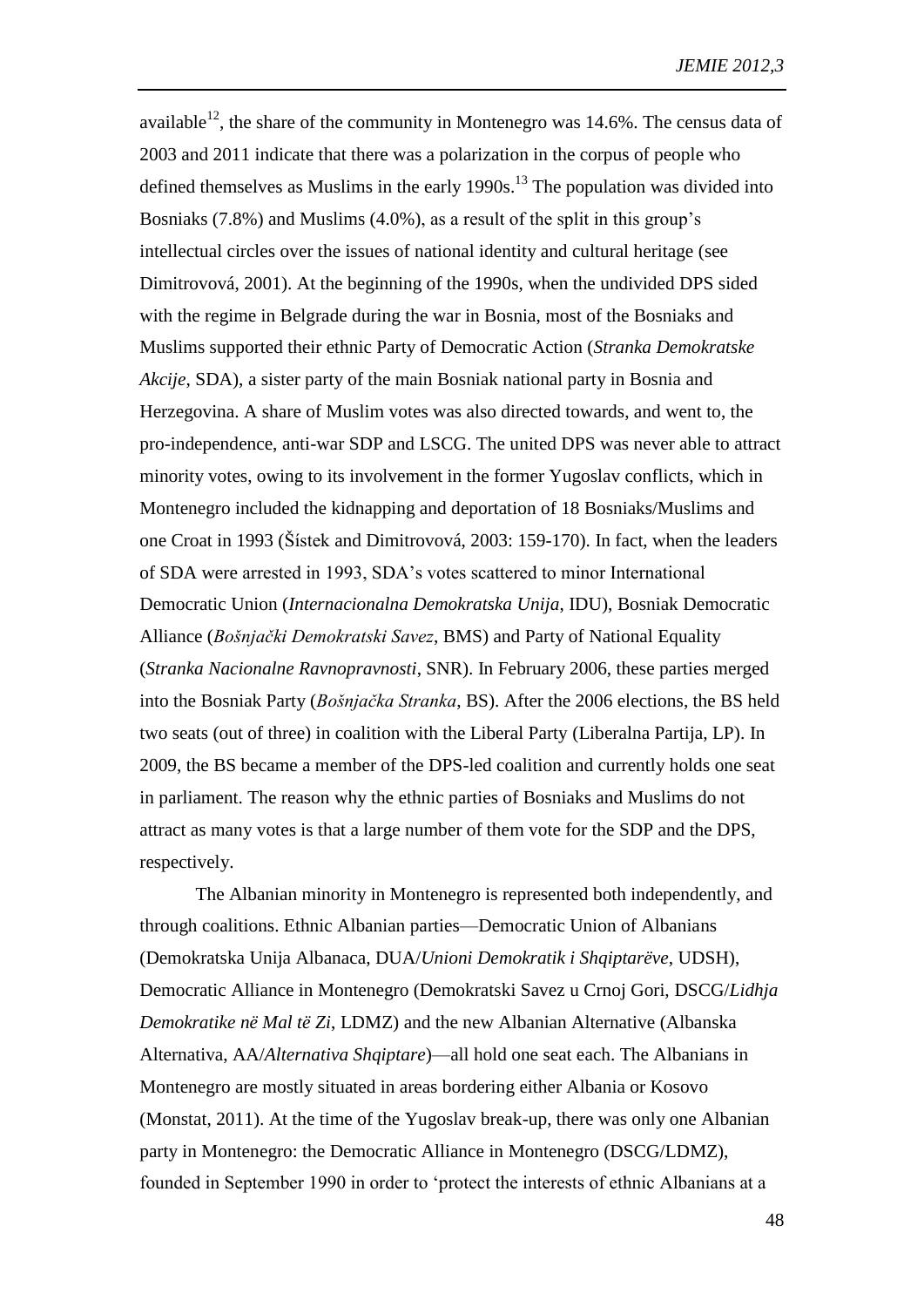time of rising Serb nationalism and ethnic tensions' (Šístek and Dimitrovová, 2003: 170). DSCG/LDMZ ran alone in the 1992 electoral race and failed to reach the threshold for entering the Montenegrin Parliament (CDT, 1992). Six years after the creation of the DSCG/LDMZ, the Democratic Union of Albanians (DUA/UDSH) was established in Montenegro as an offshoot of Ibrahim Rugova's Democratic League of Kosovo (*Lidhja Demokratike e Kosovës*, LDK) in Kosovo. The 1998 political compromise which brought the Albanians closer to Đukanović's camp, and also attracted some Albanians to vote for the DPS, guaranteed this minority five seats in the republic's assembly. Ever since, Albanian parties have exercised their minority rights through the institutional framework of Montenegro, obtaining ministerial positions and special provisions which have remained in place until now.

The Croat population of Montenegro is rather small (1.1% in 1991; 1% in 2003; 0.97% in 2011), and concentrated in the southwest part of the Bay of Kotor, bordering Croatia. Similar to the Albanian, Bosniak and Muslim minorities, prior to Đukanović's reorientation against the regime in Belgrade, they mostly supported the LSCG and SDP. Given the involvement of Montenegrin soldiers in the attacks against Dubrovnik, followed by the large influx of ethnic Serbs from Croatia and Bosnia in the coastal areas of Montenegro, the societal position of this minority was somewhat tense, although no large-scale incidents occurred (Šístek and Dimitrovová, 2003: 170). Since 1997, the DPS improved relations with Croatia, reaching out to the Croat minority in Montenegro which did not have political representation until the establishment of the Croatian Civic Initiative (*Hrvatska Građanska Inicijativa*, HGI) in 2002. Yet, due to the inexistence of separate electoral rules that would guarantee political representation to Croats in Montenegro, this numerically small minority would not reach the 3% threshold necessary for parliamentary representation on its own. Consequently, owing to its support to the DPS/SDP coalitions in the 2006 and 2009 elections, the HGI holds one seat in the Parliament of Montenegro, which was given to the party as part of the pre-election coalition agreement. Croat support to the governing coalition has also yielded special rules for this minority in the recently amended election code.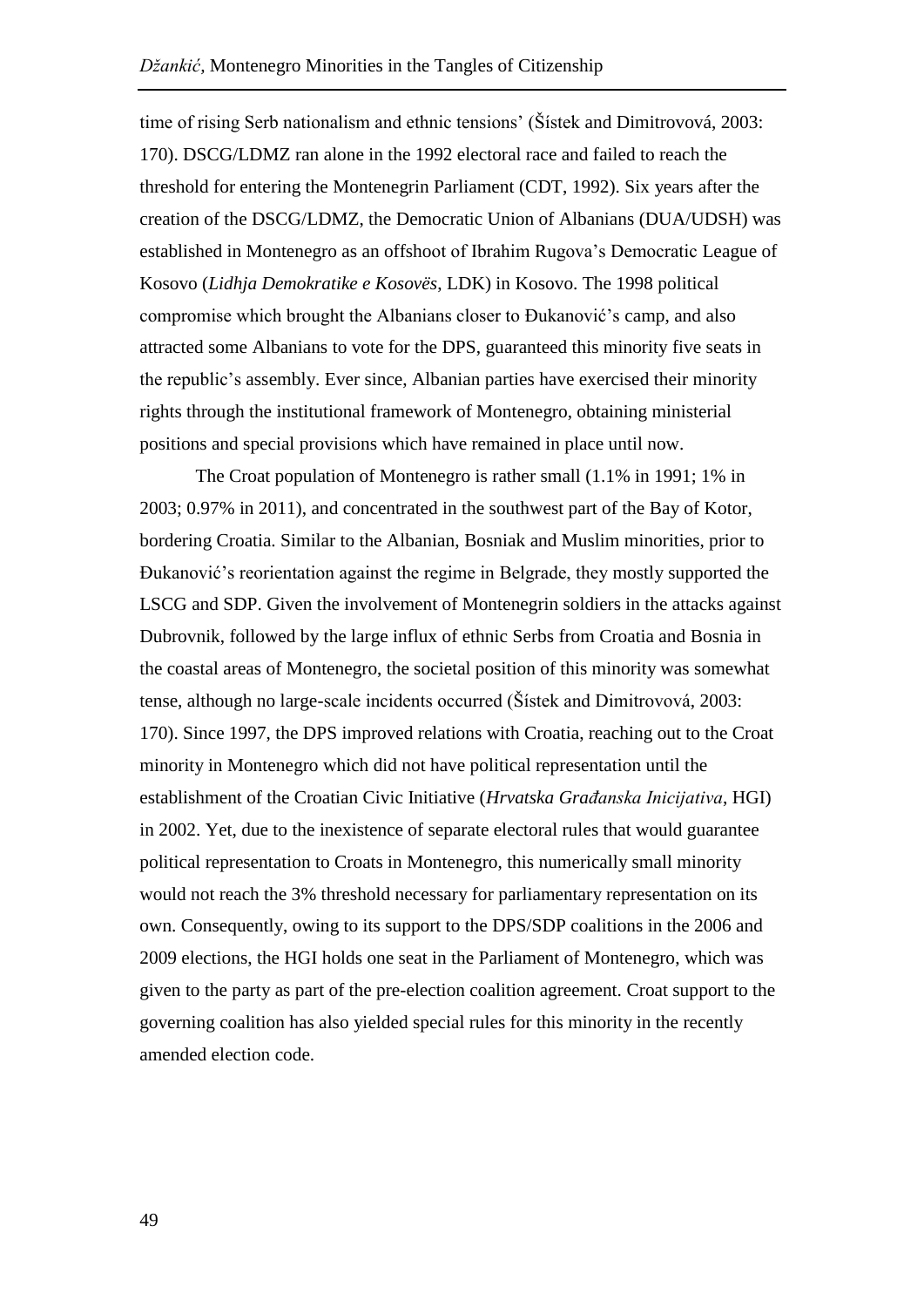#### **3. Minority Access to Group and Individual Rights**

Minority laws do not exist in a vacuum, but are shaped by and implemented in circumstances that are unique to every state. Hence it is important to understand not only the legal and political environments in which minority rights are shaped, but also the socio-economic context in which they are exercised. The former relies on the size and political power of different minorities as a guarantee that minority rights will be enshrined in laws and applied in practice. The latter affects the implementation of minority rights in that it may be either favourable or unfavourable to the exercise of socio-economic rights, and minority rights in the context of the latter.<sup>14</sup> The conflicting norms and the socio-political context in which they are implemented create a number of difficulties for the adequate protection of minorities in Montenegro, which is most manifest in cases related to the use of language and employment.

#### *3.1. Ensuring Linguistic Representation: A Cumbersome Task*

As a member state of the Council of Europe, Montenegro is party to a number of instruments aimed at ensuring linguistic representation for different minorities. The 2007 Constitution lists the Montenegrin language as the official language of Montenegro, while Bosnian, Croatian, Serbian and Albanian are languages in 'official use' (Article 13).<sup>15</sup> The Constitution further stipulates that the languages in 'official use' are those of groups that form at least 1% of the population of Montenegro, as per the 2003 population census.

Similar to the provisions relating to the representation of minorities, the use of languages has been narrowed down in procedural and substantive laws, whereby the status of minority languages depends upon the territory where the minority forms a majority, or a substantial share of the population. This is particularly relevant for procedural legislation, whereby a minority language is official if used in the administration of that municipality. For instance, in Tuzi (a part of the Capital Municipality of Podgorica, where the Albanian population makes up 60% of the overall population), Albanian is recognized as an official language. In municipalities where minorities live in significant numbers, there are also similar provisions related to language. In the Plav and Ulcinj municipalities, where the Albanian population makes up 19.7% and 72.1% of the population respectively, the Albanian language is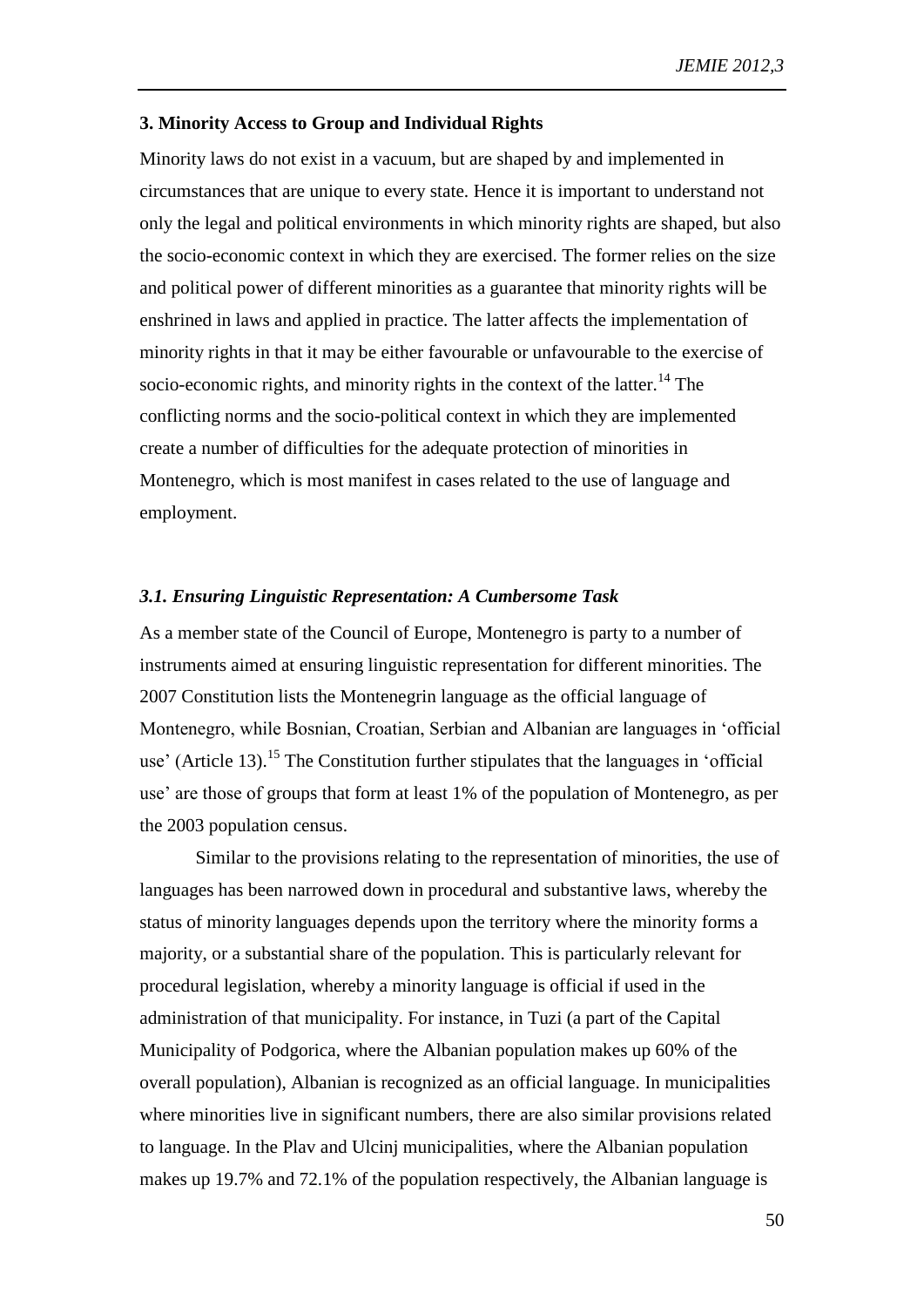also in official use. In the Plav municipality, where the share of the Bosniak and Muslim population combined exceeds 55%, there are provisions for administrative use of Bosnian.

| Table 1. Ethnic structure of Montenegro in 2011 (by municipality). Source: Monstat |  |
|------------------------------------------------------------------------------------|--|
| (2011)                                                                             |  |

|                     | <b>Monte-</b> | Serb% | <b>Albanian</b> | <b>Bosniak</b> | <b>Muslim</b>  | <b>Croat</b> % | <b>Roma</b>    | <b>Egyptian</b>  |
|---------------------|---------------|-------|-----------------|----------------|----------------|----------------|----------------|------------------|
|                     | negrin %      |       | $\frac{1}{2}$   | $\frac{0}{0}$  | $\frac{0}{0}$  |                | $\frac{0}{0}$  | $\frac{0}{0}$    |
| Andrijevica         | 32.46         | 61.86 | 0.02            | $\overline{0}$ | 0.14           | 0.04           | $\overline{0}$ | $\overline{0}$   |
| <b>Bar</b>          | 46.50         | 25.34 | 5.98            | 5.12           | 7.70           | 0.60           | 0.48           | 0.08             |
| <b>Berane</b>       | 26.02         | 42.96 | 0.21            | 17.72          | 5.75           | 0.12           | 1.56           | 0.5              |
| <b>Bijelo Polje</b> | 19.13         | 35.96 | 0.12            | 27.34          | 13.00          | 0.09           | 0.73           | $\overline{0}$   |
| <b>Budva</b>        | 48.19         | 37.71 | 0.52            | 0.43           | 0.59           | 0.87           | 0.17           | 0.75             |
| Cetinje             | 90.54         | 4.36  | 0.23            | 0.02           | 0.07           | 0.25           | 0.58           | $\overline{0}$   |
| Danilovgrad         | 64.19         | 27.07 | 0.44            | 0.09           | 0.21           | 0.30           | 0.15           | 0.01             |
| <b>Herceg Novi</b>  | 33.68         | 48.89 | 0.13            | 0.24           | 0.52           | 2.14           | 0.84           | 0.09             |
| Kolašin             | 57.42         | 35.75 | $\overline{0}$  | $\overline{0}$ | 0.21           | 0.08           | $\overline{0}$ | $\overline{0}$   |
| Kotor               | 48.88         | 30.57 | 0.45            | 0.13           | 0.28           | 6.87           | 0.33           | 0.28             |
| Mojkovac            | 59.12         | 35.47 | $\Omega$        | 0.09           | 0.05           | 0.02           | 0.19           | $\overline{0}$   |
| Nikšic              | 63.70         | 25.31 | 0.10            | 0.27           | 0.58           | 0.21           | 0.67           | 0.62             |
| Play                | 6.27          | 16.01 | 18.88           | 51.9           | 5.55           | 0.04           | $\overline{0}$ | $\boldsymbol{0}$ |
| Pljevlja            | 24.34         | 57.07 | 0.06            | 6.91           | 5.65           | 0.05           | 0.04           | $\boldsymbol{0}$ |
| Plužine             | 27.79         | 65.55 | $\overline{0}$  | $\overline{0}$ | $\overline{0}$ | 0.06           | $\overline{0}$ | $\overline{0}$   |
| Podgorica           | 57.35         | 23.26 | 5.13            | 1.98           | 2.22           | 0.36           | 2.14           | 0.37             |
| Rožaje              | 1.75          | 3.58  | 5.04            | 83.91          | 4.55           | 0.03           | $\overline{0}$ | 0.32             |
| Savnik              | 53.82         | 42.42 | $\overline{0}$  | $\overline{0}$ | 0.1            | 0.05           | $\overline{0}$ | $\overline{0}$   |
| Tivat               | 33.25         | 31.61 | 0.69            | 0.68           | 0.81           | 16.42          | 0.25           | 2.39             |
| Ulcinj              | 12.44         | 5.75  | 70.66           | 2.25           | 3.87           | 0.23           | 0.8            | 0.37             |
| Žabljak             | 50.43         | 41.30 | $\mathbf{0}$    | $\overline{0}$ | 0.11           | 0.06           | $\overline{0}$ | $\overline{0}$   |
| <b>Montenegro</b>   | 44.98         | 28.73 | 4.91            | 8.65           | 3.31           | 0.97           | 1.01           | 0.33             |

As the demographic picture of Montenegro is very diverse (illustrated by Table 1 above), many of the municipalities do not have provisions similar to those in force in Tuzi, Plav and Ulcinj. According to the Montenegrin government's Strategy for the Development of Minorities (2008: 12-14), the organizational structure of the administration 'has not defined the authorities which will conduct such proceedings in line with law in different parts of Montenegro'. Yet, in criminal law and civic disputes, the courts are bound to inform the parties, when these are minority representatives, of the opportunity to use one's own language in the proceedings. So far, there is no official data as to how many proceedings were conducted in minority languages. This is mostly due to the fact that the determination of the conduct of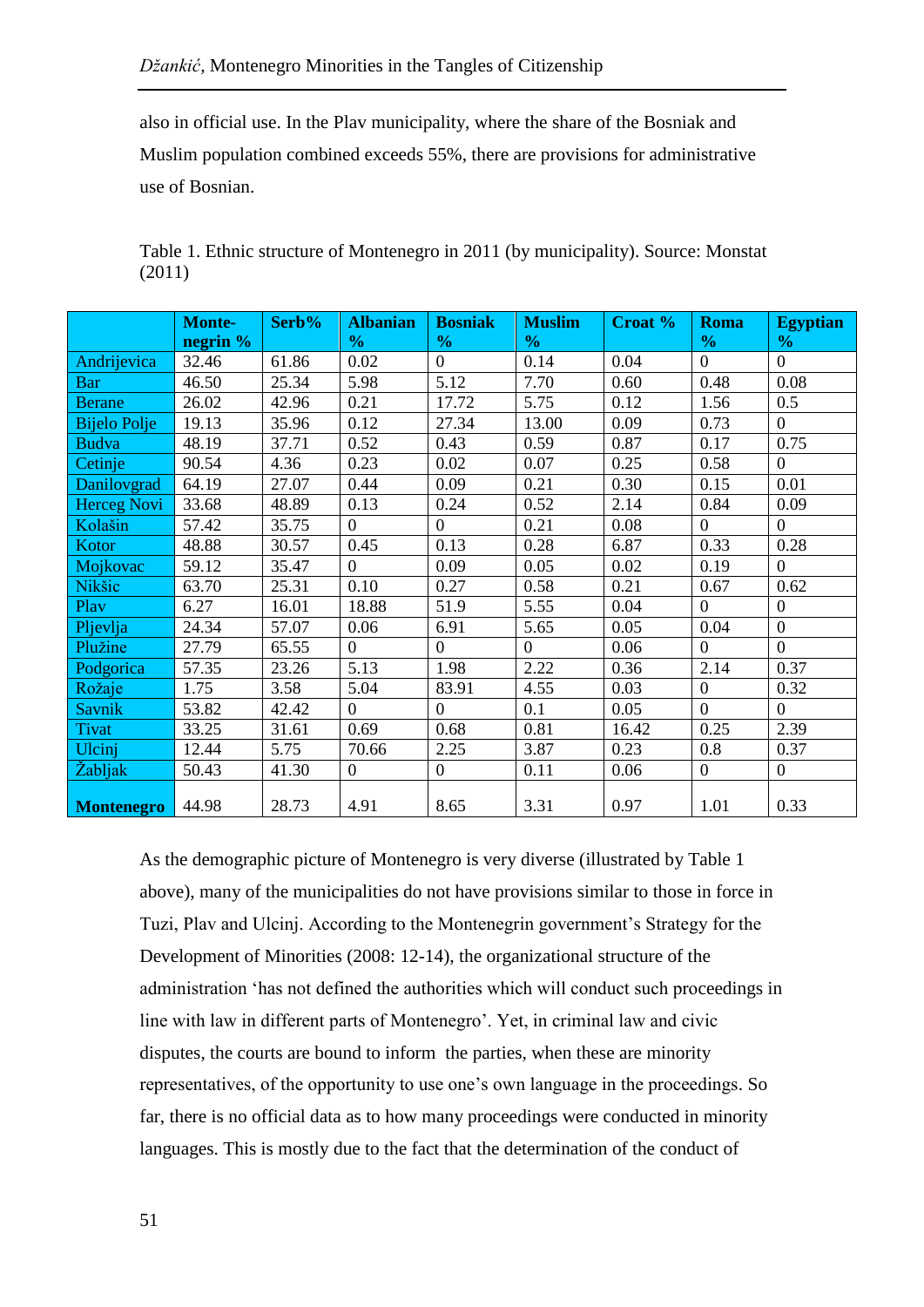proceedings in different languages has been deemed difficult, particular in view of the 'sister languages', that arose from the former Serbo-Croatian.

Similar issues arise in Montenegro in relation to education in one's own language, which is guaranteed by law but is intimately related to the overall socioeconomic context. Kmezić (2008: 263) observes that:

Montenegrins, Serbs, Croats, Muslims and Bosniaks, use an almost identical language and have been educated using the same curricula in the official Serbian language. Hence, although the Constitution of the Republic of Montenegro [sic] (article 79. para 4.) recognizes the right of the members of national and ethnic groups to be educated in their mother tongue, only members of the Albanian minority can exercise this right.

Given not only the similarities of language outlined by Kmezić but also the demographic profile of Montenegrin settlements, this set of rights remains pure rhetoric. At present, only the Albanian minority exercises the right to education in their own language (CoE, 2008: 22).

An even greater cause of concern is the education of the Roma population, not least because of the poor social position of this group. The Roma language does not enjoy official status in Montenegro, because at the time of the adoption of the Law on Minority Rights and Freedoms, the percentage of Roma did not reach 1% (Monstat, 2003). <sup>16</sup> The lack of education in the Romani language is a serious challenge for education of RAE children, as a number of them cannot follow classes in the Montenegrin language (CoE, 2008: 23; Zeković and Delić, 2006). Hence, few RAE children complete formal education, which limits their perspective of being adequately represented in other segments of the country's socio-political life.

#### *3.2. Employment: Conflicting Laws, Inconsistent Practice*

The Montenegrin Law on Employment and the Labour Code prohibit any discrimination on grounds of ethnicity in relation to employment (Article 3). One might conclude therefore that the legislation in Montenegro ostensibly creates a nondiscriminatory framework; however in practice neither are the laws consistent in ensuring minority access to employment, nor does the practice of employment guarantee proportional representation to minorities.

Effectively, in terms of minority employment, Article 159 of the Criminal Code stipulates that: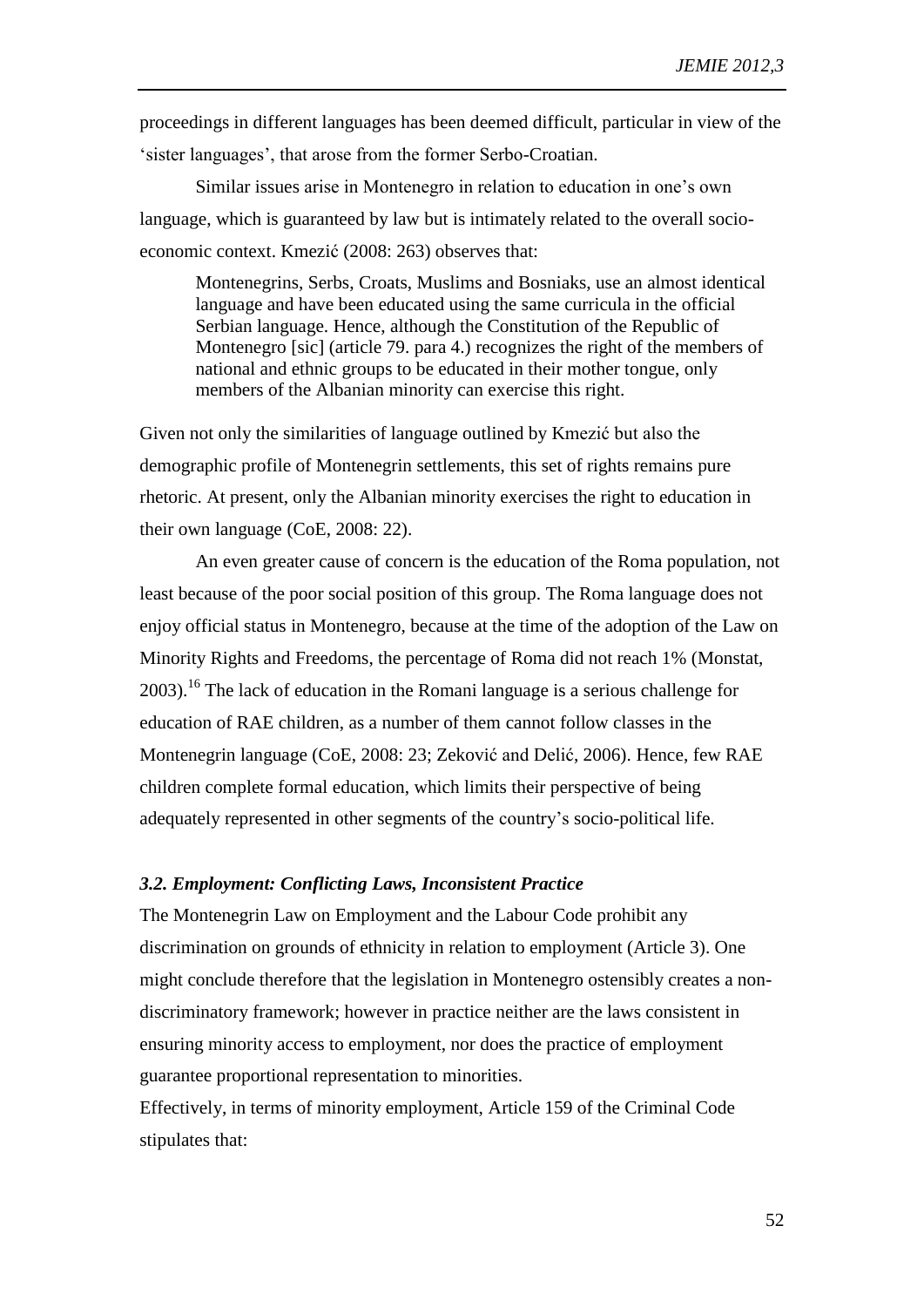[a]nyone who, due to national affiliation or affiliation to an ethnic group, race or confession, or due to absence of such an affiliation or due to differences in political or other beliefs, sex, language, education, social status, social origin, property or other personal status denies or restricts the rights of man and the citizen prescribed by the Constitution, laws or other regulations or general enactments or recognized by international treaties or, on the grounds of such differences, grants privileges or exemptions, shall be sentenced to imprisonment not exceeding three years.

This article collides with the constitutional provisions related to the proportional representation of minorities as it does not allow affirmative action; under the scope of Article 159 affirmative action for minorities would be discriminatory towards the non-minority community and as such would be considered a criminal act punishable by imprisonment. By contrast, the 2007 Constitution notes that 'special measures aimed at creating the conditions for the realization of national, gender, or overall equality' are not considered discriminatory (Article 8). However, the scope of application of these two legal acts is different as the Constitution relates to the more general 'establishment of conditions' (Article 8), while the Criminal Code personalizes the scope of application of Article 159 by referring to 'anyone who […] denies or restricts the rights'. The interpretation of these provisions has not been applied in practice, but it creates an inconsistency in the Montenegrin legal framework for the protection of minorities and it might prove problematic in the future.<sup>17</sup> The above provision of the Criminal Code might prove cumbersome for those implementing affirmative action, should any cases be raised on these grounds.

The inconsistency of the legislative framework presents a serious impediment to the implementation of minority rights, although the lack of data and cases brought before the courts on grounds of discrimination might wrongly indicate that the practice of employment in Montenegro is generally favourable to minorities. As noted by Sindik (2006), there is a general perception in Montenegro that employment depends not only on qualifications, or affirmative action, but also on political affiliation. As a consequence of the dominance of political actors over many segments of society, the participation of minorities in central-level public institutions is significantly lower than in local administration. This was particularly manifest in the years preceding the referendum on independence in 2006 when minorities were pivotal, even though they were not properly represented at the state and local levels levels (Budisavljević, 2002).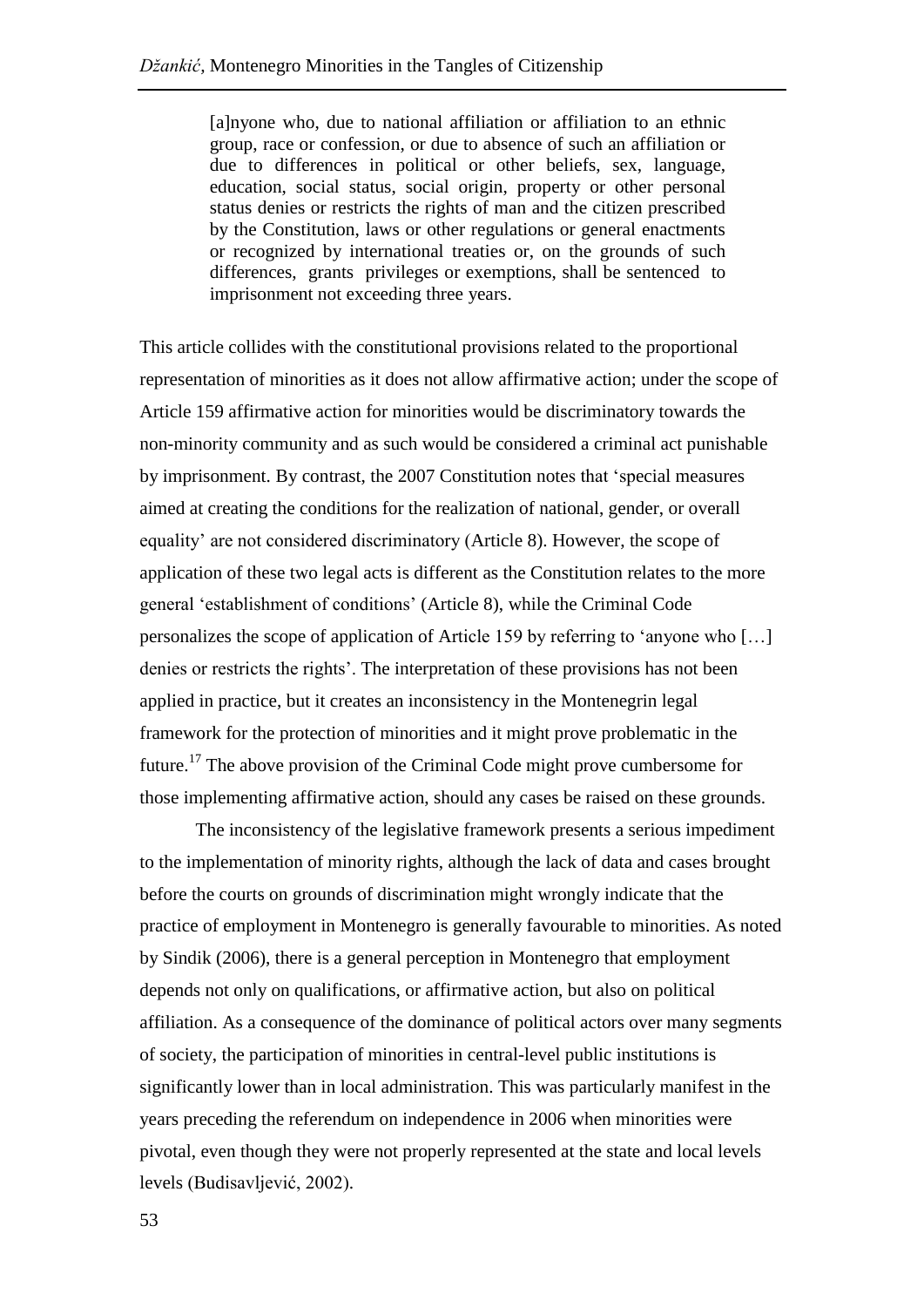A more recent study (YIHR, 2010) shows that determining minority access to employment is a cumbersome task, as almost half of respondents in the study preferred not to state their ethnic background. At the same time, both political elites and the representatives of minorities in Montenegro underlined that minorities often face obstacles in seeking employment (YIHR, 2010: 20). This is particularly the case with the Albanian and RAE populations, who are faced with language and cultural barriers.

#### **4. Conclusion**

This paper focused on the relationship between citizenship, participation, cultural and socio-economic rights of minorities in Montenegro. It outlined the existence of three stages in the development of a framework for minorities in Montenegro (1992-1997, 1997-2006, 2006-onwards), yet focused predominantly on the post-independence period, which significantly altered the definition of minorities. In this context, the study argued that the main issues related to minority protection in Montenegro emerge as a consequence of two tensions: (1) the conflict of norms; and (2) the inconsistent implementation of norms, due to the norm conflict and socio-political environment. The result of these tensions is best reflected in the EU's stance towards Montenegrin minority policies. While there is a general acknowledgement of some progress in establishing a functioning framework for the protection of minority rights in Montenegro, the most recent Progress Report of the European Commission (2011) indicates the need for better implementation of laws, as well as enhanced functioning of the minority councils and the fund for minorities—institutions that have recently been established to enhance minority rights.

Through an interdisciplinary focus, which combined a legal analysis and insights from political science, this study considered the inconsistencies in minorityrelated policies and examined their implementation. The first section of the study looked at the interplay between the concepts of minority and citizenship, in the context of broader normative debates over whether the status of minority is inextricable from citizenship. The interrelatedness of these two concepts in the Montenegrin legislation places a large number of non-citizens of Montenegro (particularly RAE IDPs) in a position in which they are unable to exercise their human, rather than minority, rights.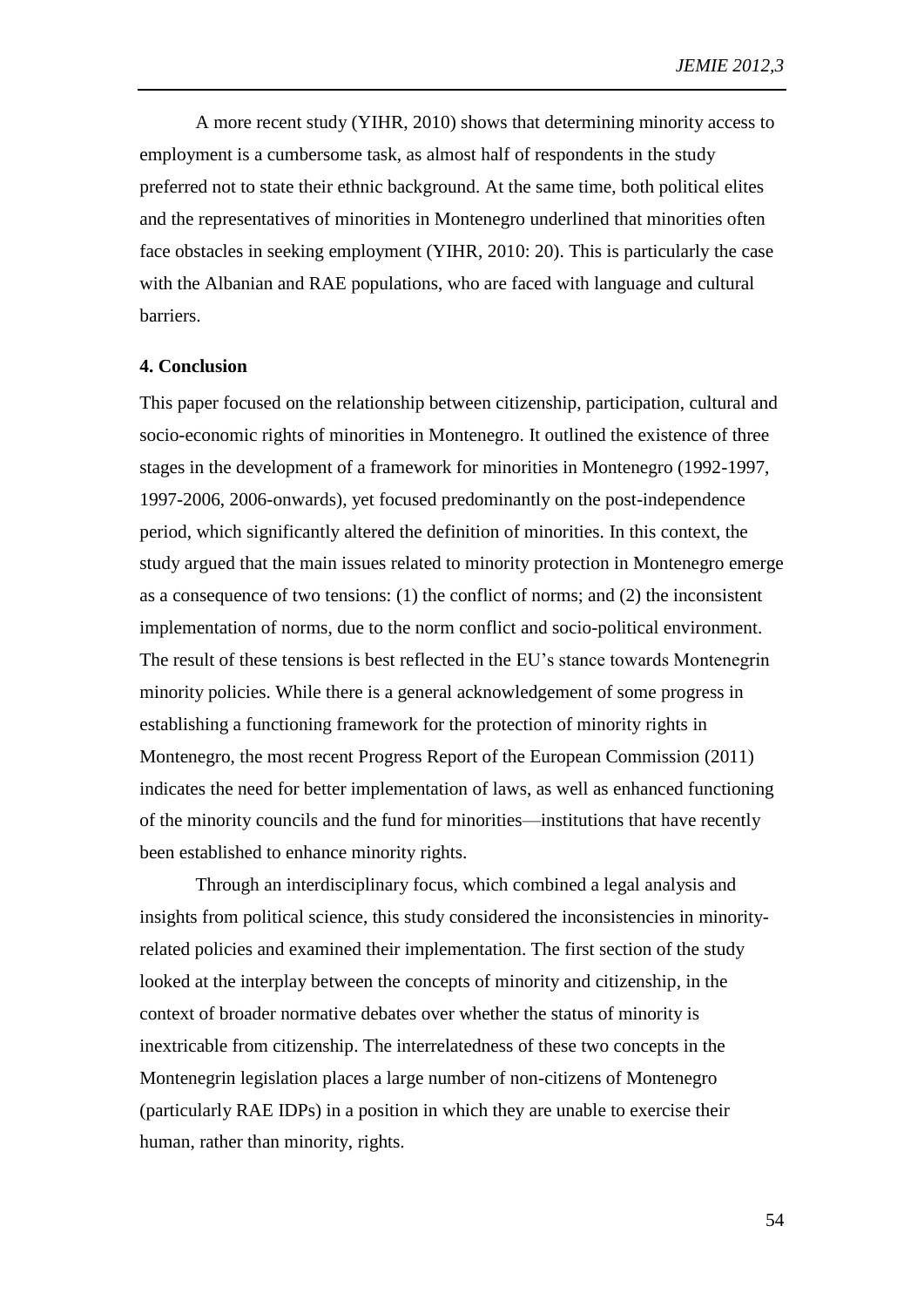The second section focused on the participation of minorities in the political life in Montenegro. The much contested constitutional guarantees of 'authentic representation' in the Parliament of Montenegro created a broad debate over whether this implied representation by ethnic parties. In practice, although the Montenegrin minorities ostensibly do not vote for ethnic parties (apart from the Albanian population), their electoral preferences follow the cleavages created in the period from 1997 and 2006, and in that sense replicate the divisions from the pre-referendum period.

By looking at the guarantees of minority rights enshrined in the 2006 Law on Minority Rights and Freedoms, including the rights to the use of language (Article 11), education in their own language (Article 13), assembly (Article 9), participation in decision-making (Article 26), the last section of the paper highlighted that these rights are too complex to realize in practice, because of the inconsistent legislation, the politicization of the Montenegrin society, and unclear lines between languages and cultures. As a consequence of the interplay between these factors, minority access to many cultural (group) and socio-economic (individual) rights remains at the rhetorical level. This raises the question of whether the legislative framework for the protection of minority rights in Montenegro is merely a beautiful façade which conceals a troubled reality of interethnic relations in an unconsolidated Balkan state.

## *Notes*

1. The Agreement on the Minimum Principles for the Establishment of a Democratic Infrastructure in Montenegro was signed on 1 September 1997. The signatory parties included the Democratic Party of Socialists (DPS), Social-Democratic Party (Socijaldemokratska Partija, SDP), People's Party (Narodna Stranka, NS), and the Liberal Alliance of Montenegro (Liberalni Savez Crne Gore, LSCG). The Socialist People's Party (Socijalistička Narodna Partija, SNP), legally established in February 1998, continued to use the term '*nacionalne i etničke manjine'* from the 1992 Constitution.

2. The term national or ethnic groups (*nacionalne ili etničke grupe*) was used to denote peoples who were not autochthonous inhabitants of Montenegro, such as Macedonians, Slovenians, Hungarians and Roma. Additionally, the definition of minorities was closely related to religion and Christian Orthodox people were not included.

3. The referendum on independence took place on 21 May 2006, and was organized in line with the framework established by the EU, whereby 55% of the vote was required for a successful outcome. In the years before the referendum, the Montenegrin population became polarized on grounds of their attitudes towards statehood and their perceived ethnonational identity. The division between Montenegrins and Serbs in Montenegro was the main focus of the statehood vs. identity debate. These two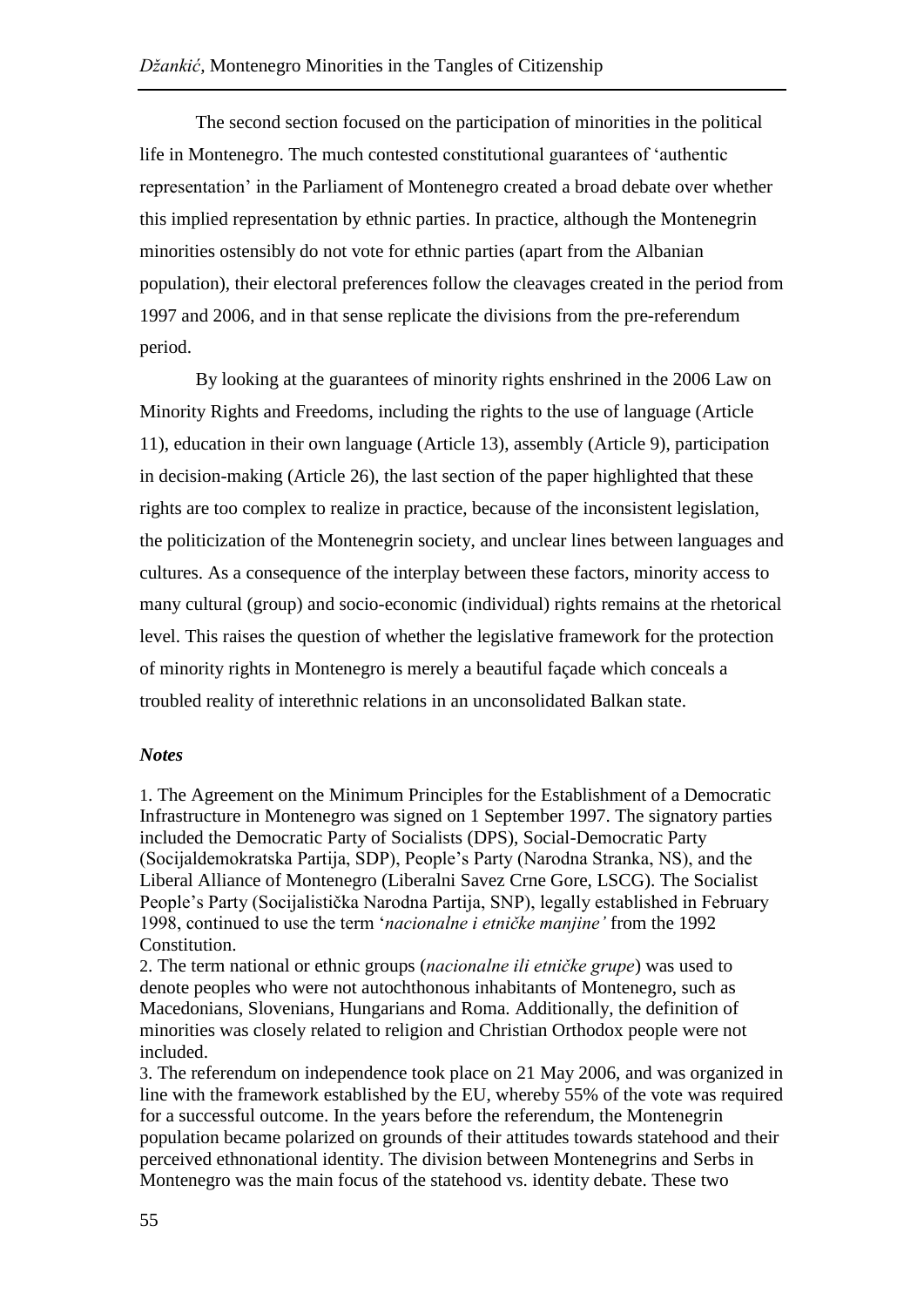communities eventually established competing political/identity camps of almost equal size. Hence, minority votes were pivotal for the governing coalition to reach the required threshold of votes.

4. See section 2 for more details.

5. Montenegro was a member state in the State Union of Serbia and Montenegro until 3 June 2006.

6. The Decision on the Temporary Retention of the Status and Rights of Displaced and Internally Displaced Persons in the Republic of Montenegro of 20 June 2006 stipulates that 'displaced persons from the former Yugoslav republics whose status was determined on the basis of the Decree on the Care of Displaced Persons (Official Gazette of the Republic of Montenegro 37/92), and internally displaced persons from Kosovo for whom status was determined by the Commissariat for Displaced Persons of the Republic of Montenegro will temporarily retain the status and rights in the Republic of Montenegro that they had on 03 June 2006' (Article 1). By 2012, only one person had been recognized as a refugee in Montenegro, but subsequently lost that status. The status of 'displaced person', 'internally displaced person' or 'refugee' has implications on the person's naturalization prospects (see Džankić, 2010). 7. The RAE population in Montenegro is divided into two groups: domicile RAE and RAE IDPs. The domicile RAE have been living in Montenegro for generations (Zeković and Delić, 2006; Delić, 2008). They have Montenegrin citizenship, and thus the status of minority in Montenegro. By contrast, RAE IDPs came to Montenegro during the Kosovo crisis in 1998 and 1999. They are not citizens of Montenegro, and thus are not covered by the definition of minority. Although the government's data presented above indicate a much lower number of RAE IDPs (3,106), according to UNHCR (2010), the exact numbers of the RAE population are difficult to determine, but estimates range from between 10,000 and 16,000.

8. According to the most recent Population Census (Monstat, 2011), the major group in Montenegro are Montenegrins (44.98%), followed by Serbs (28.73%), Bosniaks (8.65%), Albanians (4.91%), Muslims (3.31%), Croats (0.97%), and Roma and Egyptians (1.34%).

9. See the following section for more details on minority representation. 10. Some Montenegrins also supported the unionist camp. However, it is unlikely that the Serb voters would have voted for Đukanović's camp, or for non-Christian Orthodox minority parties. Before 2006, the term minority referred to the non-Christian Orthodox population of Montenegro because at that time Serb and Montenegrin identities were closely intertwined (Šístek and Dimitrovová 2003). 11. SNP was established in 1998, after the split of DPS the year before. It became the major opposition player in the period from 1998 to 2006. SNS was established in 1998, as a right-wing faction of the NS (Narodna Stranka). Until 2006 SNS was only a minor political player in Montenegro.

12. As of 1968, the term 'Muslim' was used in Yugoslavia as a national category. 13. The term Bosniak was coined during the conflict in Bosnia and Herzegovina to designate Muslims. As the term did not contain a religious reference, it was seen to avoid the confusion between religious and national identity.

14. Dependence of socioeconomic rights on the social and political context is common (see reservations on ICESCR).

15. When Montenegro was a republic in the SFRY, the language was denominated as 'Serbo-Croatian'. After the disintegration of the SFRY, and until the adoption of the 2007 Constitution, the language was denominated as 'Serbian' in Serbia and in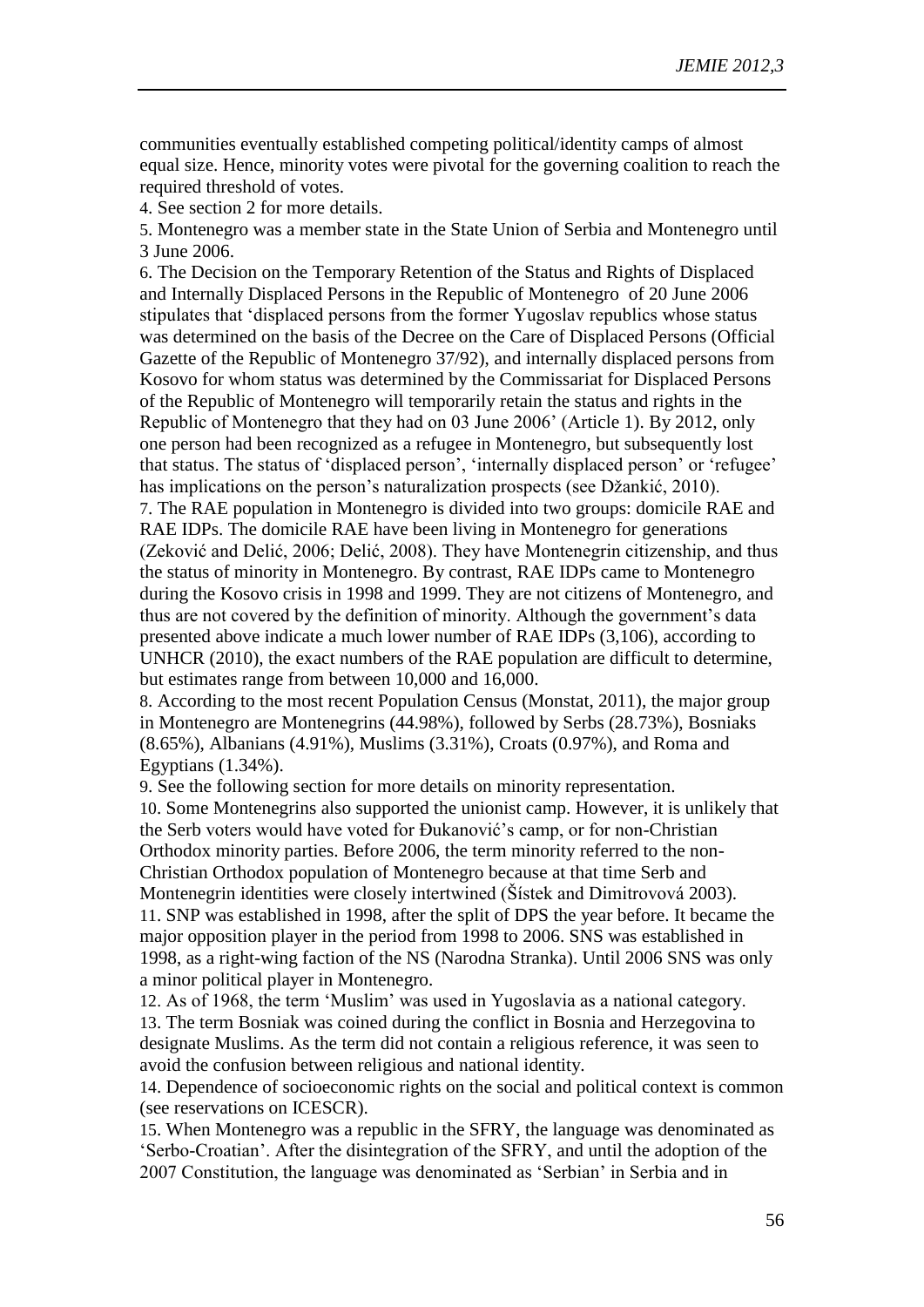Montenegro. According to the 2011 Population Census (Monstat, 2011), 42.88% of the people in Montenegro spoke Serbian, and 36.87% spoke 'Montenegrin'. The Montenegrin language was only codified in 2009. The Montenegrin alphabet after 2009 contains two additional letters.

16. The standardization of the Romani language is also an issue, as there is no common orthographic norm, apart from the attempts of Marcel Courthiade and Gheorghe Sarău. These efforts, however, are not widely accepted and recognized among the RAE population in general.

17. For instance, the Constitutional Court's abolition of Articles 23 and 24 of the 2006 Law on Minority Rights and Freedoms was initiated by a political actor on the grounds of the lack of a constitutional provision that would allow affirmative action.

## *References*

| Bieber, F. 'Institutionalization of Ethnicity in the Western Balkans: Managing<br>Change in Deeply Divided Societies'. ECMI Working Paper No.19.<br>Flensburg: European Centre for Minority Issues, 2004.<br>'Montenegrin Politics since the Disintegration of Yugoslavia'. In<br>Montenegro in Transition: Problems of Identity and Statehood, ed. F.<br>Bieber, 11-42. Baden-Baden: Nomos Verlagsgesellschaft, 2003.<br>'National Minorities in the Party Systems'. In Party Politics in the Western<br>Balkans, eds. V. Stojarová and P. Emerson, 59-73. London: Routledge,<br>2010.<br>'The Instrumentalization of Minorities in the Montenegrin Quest for<br>Independence'. ECMI Report. Flensburg: European Centre for Minority |
|---------------------------------------------------------------------------------------------------------------------------------------------------------------------------------------------------------------------------------------------------------------------------------------------------------------------------------------------------------------------------------------------------------------------------------------------------------------------------------------------------------------------------------------------------------------------------------------------------------------------------------------------------------------------------------------------------------------------------------------|
| <b>Issues</b> , 2002.                                                                                                                                                                                                                                                                                                                                                                                                                                                                                                                                                                                                                                                                                                                 |
| 'The Party System of Montenegro'. In Party Politics in the Western<br>Balkans, eds. Vera Stojarová and Peter Emerson, 119-131. London:<br>Routledge, 2010.                                                                                                                                                                                                                                                                                                                                                                                                                                                                                                                                                                            |
| Budisavljević, S. 'The Status of National Minorities in Montenegro with Special                                                                                                                                                                                                                                                                                                                                                                                                                                                                                                                                                                                                                                                       |
| Insight into Rights Accomplished at Local Level'. In National Minorities in<br>Southeastern Europe, 47-56. Zagreb: Friedrich-Ebert-Stiftung, 2002.                                                                                                                                                                                                                                                                                                                                                                                                                                                                                                                                                                                    |
| Capotorti, F. Study on the Rights of Persons belonging to Ethnic, Religious and                                                                                                                                                                                                                                                                                                                                                                                                                                                                                                                                                                                                                                                       |
| Linguistic Minorities. UN Doc. E/CN.4/Sub.2/384/Rev.1, 1979; UN                                                                                                                                                                                                                                                                                                                                                                                                                                                                                                                                                                                                                                                                       |
| Publication Sales No. E.91.XIV.2, New York, 1991.                                                                                                                                                                                                                                                                                                                                                                                                                                                                                                                                                                                                                                                                                     |
| Constitution of Montenegro, Official Gazette of Montenegro 1/07.                                                                                                                                                                                                                                                                                                                                                                                                                                                                                                                                                                                                                                                                      |
| Criminal Code, Official Gazette of the Republic of Montenegro 70/03.                                                                                                                                                                                                                                                                                                                                                                                                                                                                                                                                                                                                                                                                  |
| Council of Europe (CoE), Advisory Committee on the Framework Convention for<br>the Protection of National Minorities. (First) Opinion on Montenegro.<br>Strasbourg: CoE, 2008.                                                                                                                                                                                                                                                                                                                                                                                                                                                                                                                                                        |
| Delić, V. Otvorena vrata: antropoloski prilog kulturama Roma i Egipcana u Crnoj<br>Gori. Podgorica: ISI, 2008.                                                                                                                                                                                                                                                                                                                                                                                                                                                                                                                                                                                                                        |
| Deschênes, J. Proposal concerning a Definition of the Term 'Minority'. UN Doc.<br>E/CN.4/Sub.2/1985/31, 14 May 1985.                                                                                                                                                                                                                                                                                                                                                                                                                                                                                                                                                                                                                  |
| Dimitrovová, B. 'Bosniak or Muslim? Dilemma of One Nation with Two Names'.<br>Southeast European Politics 2 (2) (2001): 94-108.                                                                                                                                                                                                                                                                                                                                                                                                                                                                                                                                                                                                       |
| Edwards, A. and C. Ferstman, eds. Human Security and Non-Citizens. Cambridge:<br>CUP, 2010.                                                                                                                                                                                                                                                                                                                                                                                                                                                                                                                                                                                                                                           |
|                                                                                                                                                                                                                                                                                                                                                                                                                                                                                                                                                                                                                                                                                                                                       |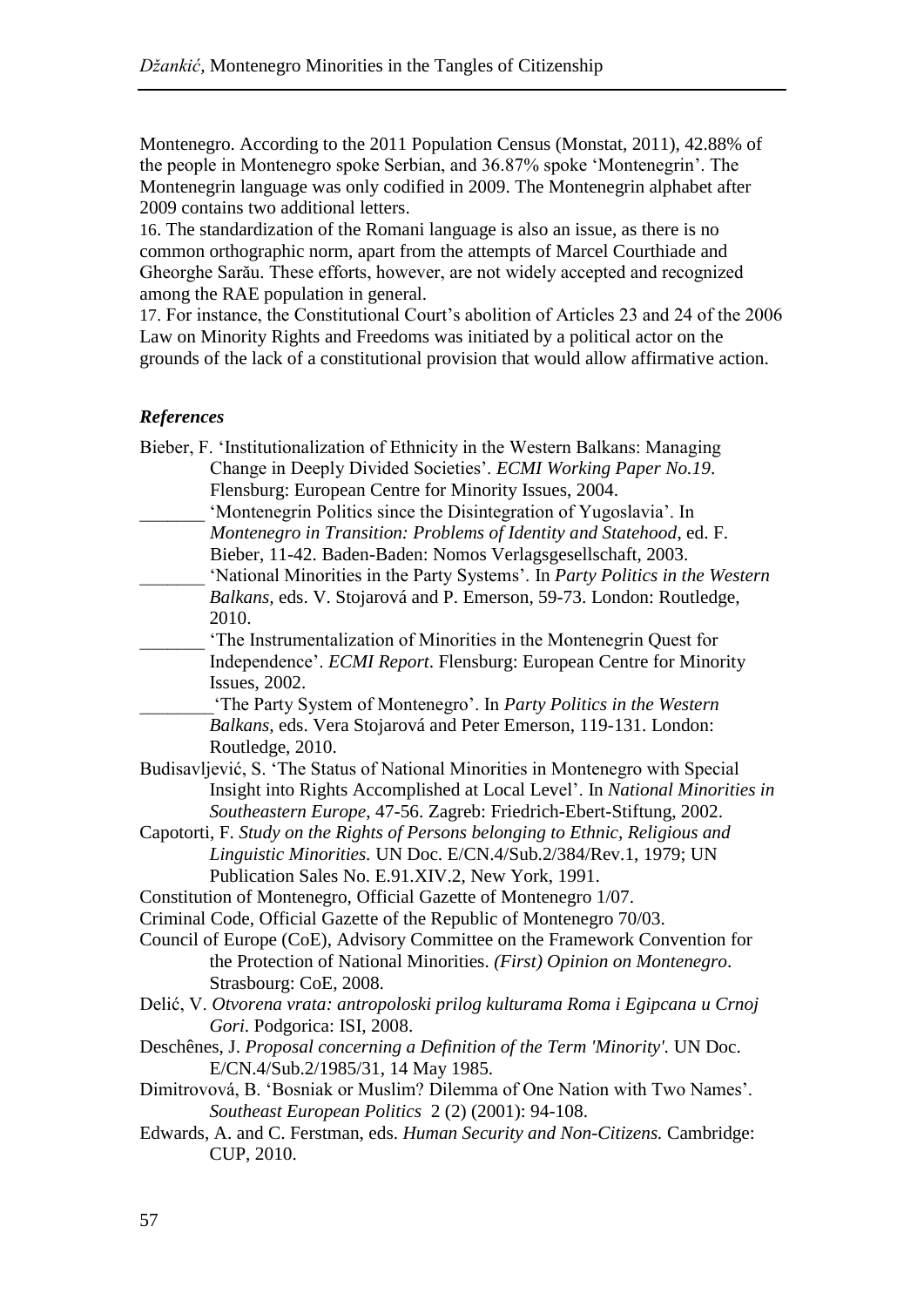- Eide, A. *Possible Ways and Means of Facilitating the Peaceful and Constructive Solution of Problems involving Minorities.* UN Doc.E/CN.4/ Sub.2/1993/34, 10 August 1993.
- European Commission. *Communication from the Commission to the European Parliament and the Council*: *Commission Opinion on Montenegro's Application for Membership of the European Union. Brussels:* EC (COM(2010) 670), 2010.

Federal Statistical Office. *Population Census 1981, 1991.* Belgrade: FSO, 2000. Freedom House. 'Nations in Transit 2004: Montenegro'. Freedom House.

[http://www.freedomhouse.org/research/nattransit.htm.](http://www.freedomhouse.org/research/nattransit.htm)

- Harty, S. and M. Murphy. *In Defence of Multinational Citizenship.* Cardiff: University of Wales Press, 2005.
- Horowitz, D. *Groups in Conflict*. Los Angeles: University of California Press, 1995.
- Human Rights Committee. 'General Comment No. 23 (50) on Article 27/Minority Rights'. *Human Right Law Journal* 15 (1994): 4-6.
- Kmezić, M. 'Montenegro'. In *European Integration and its Effects on Minority Protection in South Eastern Europe*, eds. Emma Lantschner, Joseph Marko and Antonija Petričušić, 253-275*.* Baden-Baden: Nomos Verlagsgesellschaft, 2010.

Kymlicka, W. and W. Norman. *Citizenship in Diverse Societies.* Oxford: OUP, 2000. *Law on Minority Rights and Freedoms*, Official Gazette of Montenegro 38/07.

Montenegrin Citizenship Act, Official Gazette of Montenegro 13/08.

- Morrison, K. *Montenegro: A Modern History.* London: IB Taurus & Co, 2009.
- Nowak, M. *U.N. Covenant on Civil and Political Rights. CCPR Commentary.*  Kehl/Strasbourg/Arlington: N.P. Engel, 1993.
- Organization for Security and Co-operation in Europe (OSCE) Office for Democratic Institutions and Human Rights (ODHIR). 'Republic Of Montenegro Presidential Election 6 April 2008'. In *OSCE/ODIHR Election Observation Mission Final Report*. Warsaw: OSCE, 2009.

\_\_\_\_\_\_\_ 'Montenegro Early Parliamentary Elections 29 March 2009'. In *OSCE/ODIHR Election Observation Mission Final Report*. Warsaw: OSCE, 2009.

- Project on Ethnic Relations. 'Developing a Minority Policy in Montenegro: Second Roundtable'. Presented at the PER Roundtable in Kolašin, Montenegro, 2-3 June 2006.
- Roberts, E. *Realm of the Black Mountain: A History of Montenegro.* Oxford: Blackwell, 2007.
- Sekulović, G. 'Minorities in the Media of Montenegro in the Era of Globalization'. *Medijski dijalozi* 6/3 (2010): 229-239.
- Sindik, N. 'Minority Access to Employment in Montenegro'. *Minority Rights Group*. [www.minorityrights.org/download.php?id=104.](http://www.minorityrights.org/download.php?id=104)
- Šístek, F. and B. Dimitrovová. 'National Minorities in Montenegro after the Break-up of Yugoslavia'. In *Montenegro in Transition: Problems of Identity and Statehood*, ed. Florian Bieber, 159-176. Baden-Baden: Nomos Verlagsgesellschaft, 2003.
- Statistical Office of Montenegro. 'Population Census of Montenegro 2003'. Statistical Office: Monstat. [www.monstat.me.](http://www.monstat.me/)
- Tomuschat, C. 'Protection of Minorities under Article 27 of the International Covenant on Civil and Political Rights'. In: *Völkerrecht als Rechtsordnung.*